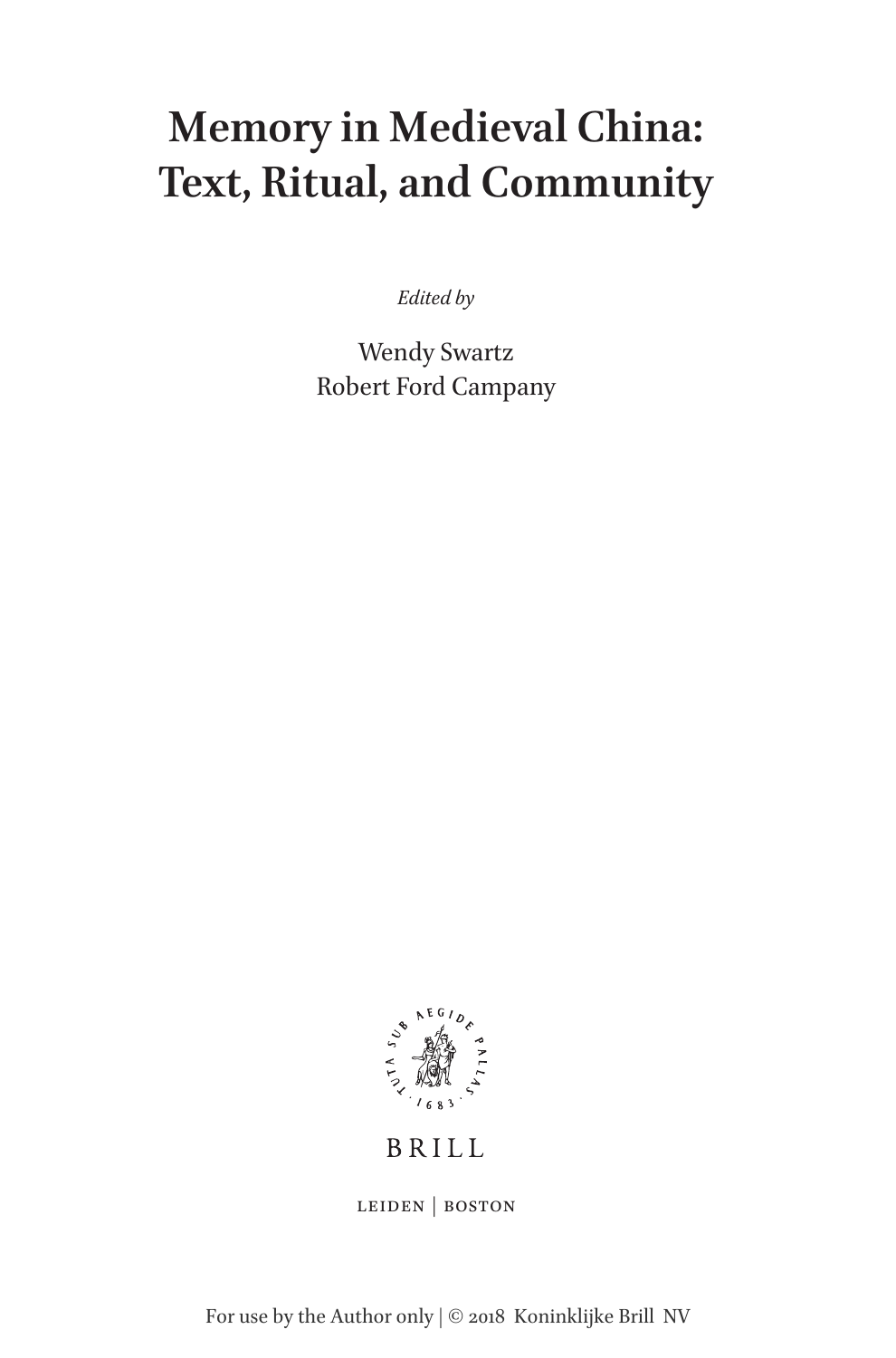### <span id="page-1-0"></span>**Contents**

**Contributors** ix

**Introduction** 1 *Robert Ford Campany and Wendy Swartz*

- **1 Artful Remembrance: Reading, Writing, and Reconstructing the Fallen State in Lu Ji's "Bian wang"** 10 *Meow Hui Goh*
- **2 Intertextuality and Cultural Memory in Early Medieval China: Jiang Yan's Imitations of Nearly Lost and Lost Writers** 36 *Wendy Swartz*
- **3 On Mourning and Sincerity in the** *Li ji* **and the** *Shishuo xinyu* 63 *Jack W. Chen*
- **4 "Making Friends with the Men of the Past": Literati Identity and Literary Remembering in Early Medieval China** 82 *Ping Wang*
- **5 Yu Xin's "Memory Palace": Writing Trauma and Violence in Early Medieval Chinese Aulic Poetry** 124 *Xiaofei Tian*
- **6 Structured Gaps: The** *Qianzi wen* **and Its Paratexts as Mnemotechnics** 158 *Christopher M.B. Nugent*
- **7 Genre and the Construction of Memory: A Case Study of Quan Deyu's**  權德輿 **(759-818) Funerary Writings for Zhang Jian** 張薦 **(744-804)** 193 *Alexei Kamran Ditter*
- **8 Figments of Memory: "Xu Yunfeng" and the Invention of a Historical Moment** 213 *Sarah M. Allen*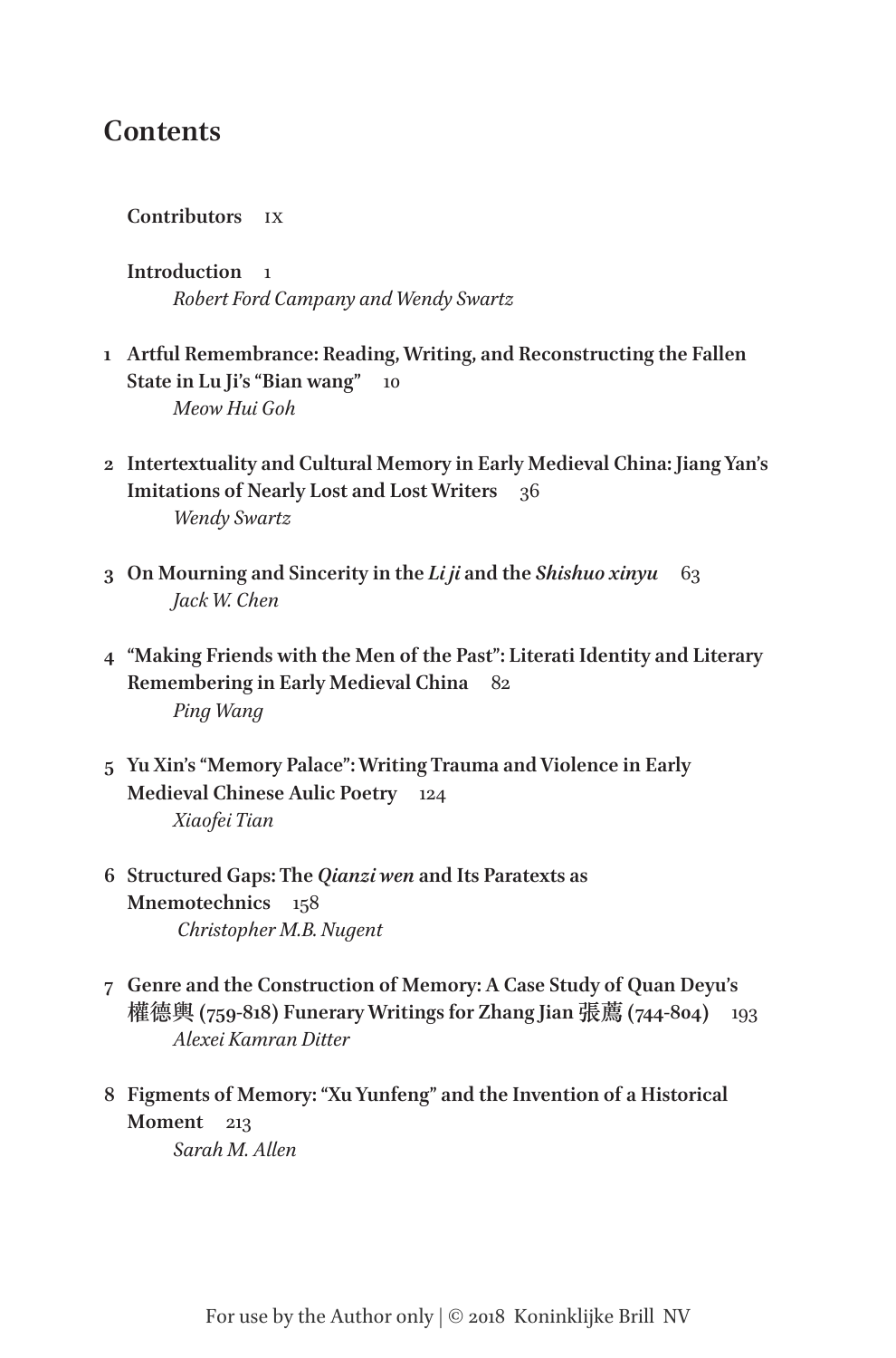### **9 The Mastering Voice: Text and Aurality in the Ninth-century Mediascape** 243 *Robert Ashmore*

**Index** 267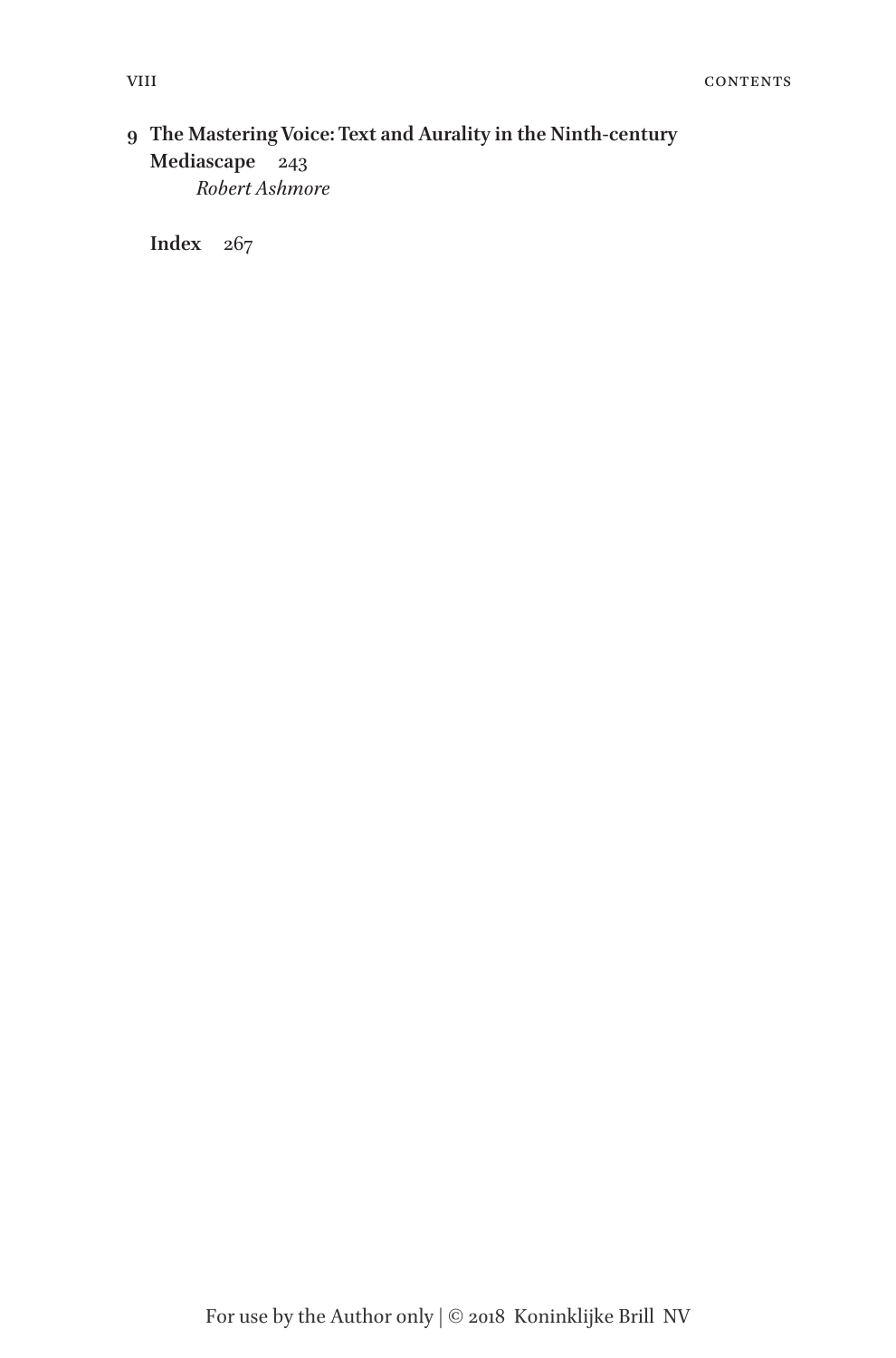## **Intertextuality and Cultural Memory in Early Medieval China: Jiang Yan's Imitations of Nearly Lost and Lost Writers**

*Wendy Swartz*

Early medieval poets bore witness to and participated in one of the most remarkable expansions of cultural wealth in Chinese history. This boom included the addition of new literary genres and discursive forms, as well as the production and preservation of numerous examples of these various genres and forms. New areas of learning were also developed in the forms of an imported philosophy and religion (e.g. Buddhism) and of the indigenous, metaphysical *xuan*  $\overline{\mathcal{Z}}$  learning that probed into the mystery of the Dao through a syncretic use of various scholastic traditions and intellectual currents. Furthermore, the period from the third to the sixth century was marked by the rapid accumulation of commentaries on classical texts and translations of foreign works. The impact of contemporary intellectual trends on poetry in this formative period was profound. Key material conditions supported this cultural and intellectual growth. The increasing availability and affordability of paper during this period substantially facilitated the preservation, duplication, and circulation of texts. Scholars could write out texts, either word for word or for their essential points, during their course of study, so as not to forget the information. This learning and mnemonic practice yielded additional copies of texts. Book owners could hire scribes to make copies of their books and readers could travel to private libraries or otherwise borrow from individuals to transcribe duplicate copies of books. Even poorer households could boast some sort of library collection.1 The avenues and means for readers and writers to access books increased exponentially during this period.

For their creative acts, early medieval writers had at their disposal a diverse range of textual sources and cultural signs that extended beyond the canonical literary heritage. Many capitalized on the growing web of literary and cultural materials, whose textual strands could be woven into new patterns and

© Koninklijke Brill NV, Leiden, 2018 | doi 10.1163/9789004368637\_004 For use by the Author only | © 2018 Koninklijke Brill NV

<sup>1</sup> For more on book circulation in the early medieval period, see Li Duanliang, *Zhongguo gudai tushu liutong shi* 中國古代圖書流通史 (Shanghai: Shanghai renmin wenxue chubanshe, 2000), 118-70.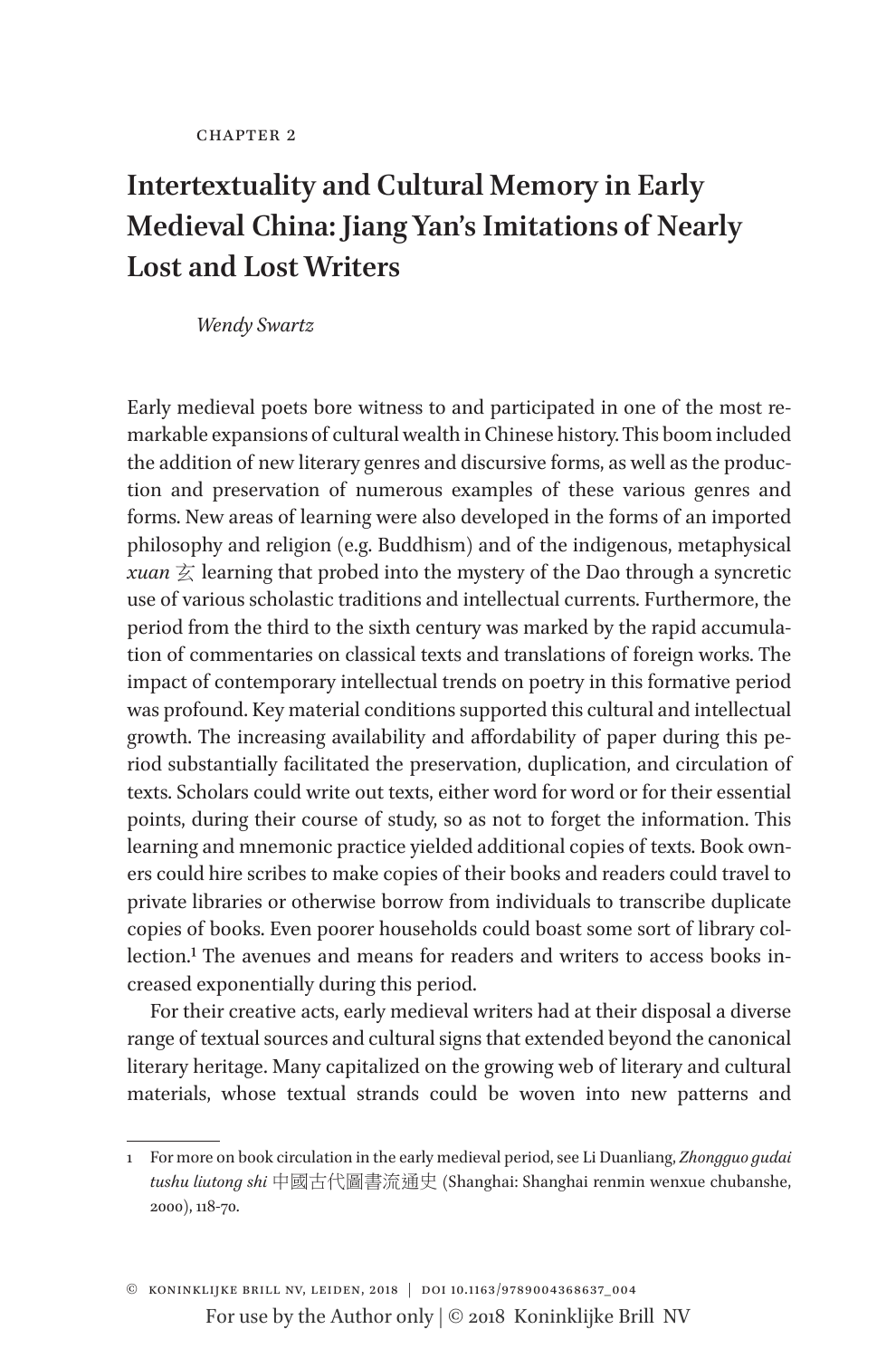configurations. To read and write well demanded fluency in the growing, shared textual tradition. In early medieval China, cultural literacy was very much determined by competence in *xuan* discourse and the ability to mobilize its continually expanding set of allusions, arguments, notions, and values for diverse purposes and audiences. This cultural currency underwrote a fluidity in composing poetic texts that freely wove together materials from different sets of sources (*rujia* 儒家 texts and *daojia* 道家 texts), different brands of thought (Lao-Zhuang, Classicist, and Buddhist), and different branches of learning (poetry, classics, philosophy, and religion). Writers' use of a heterogeneous assemblage of resources illustrates the fluid, intertextual configuration of early medieval poetry and thought.

How early medieval writers understood and manipulated the textual and cultural signs of a common lexicon to produce meaning is the concern of intertextual study. Intertextuality is "the general discursive space that makes a text intelligible," as Jonathan Culler writes.2 A pioneer in the theory of intertextuality, Julia Kristeva argued for the "literary word" to be approached as "an *intersection of textual surfaces* rather than a *point* (fixed meaning), as a dialogue among several writings: that of the writer, the addressee… and the contemporary or earlier cultural contexts."<sup>3</sup> This argument is adapted from the Russian philosopher and literary critic Mikhail Bakhtin. In this view, meaning is produced by an intertextual constellation of signs and is layered or multifaceted rather than fixed or singular. Each instance of quotation, allusion, adaptation, or rewriting creates a semantic saturation that potentially enriches both the manifest and source texts.

Mastery of texts—as demonstrated by recognition, quotation, allusion, continuation or revision—enabled a writer to participate in the preservation, transmission, and revitalization of that very culture. On the framework for communication within a culture across time, Aleida Assmann writes with particular insight:

Through culture, humans create a temporal framework that transcends the individual life span relating past, present, and future. Cultures create a contract between the living, the dead, and the not yet living. In recalling, iterating, reading, commenting, criticizing, discussing what was

<sup>2</sup> Culler, *The Pursuit of Signs: Semiotics, Literature, Deconstruction* (Ithaca: Cornell University Press, 1981), 106.

<sup>3</sup> Kristeva, *Desire in Language: A Semiotic Approach to Literature and Art*, trans. Thomas Gora, Alice Jardine, and Leon S. Roudiez (New York: Columbia University Press, 1980), 65.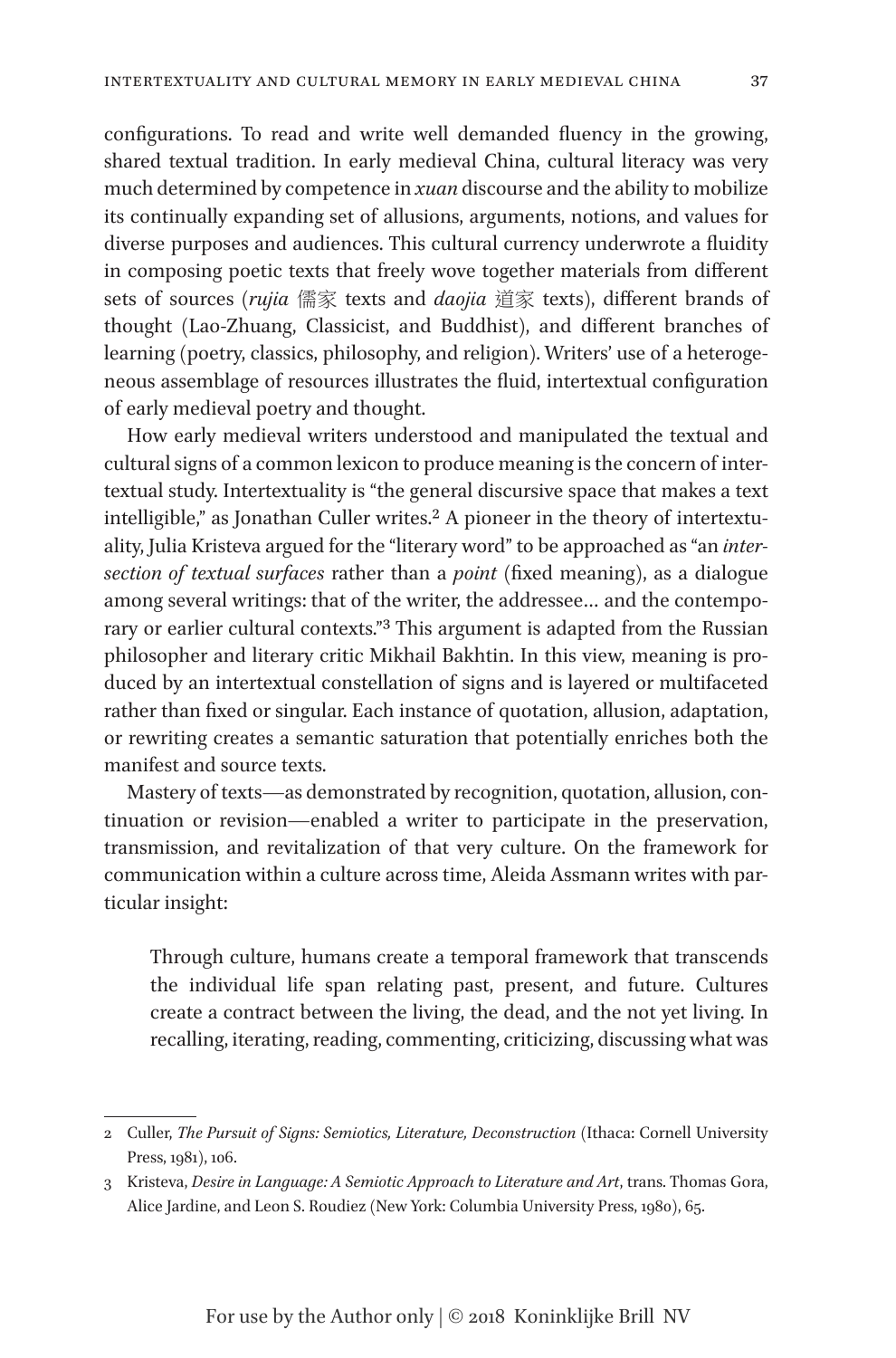deposited in the remote or recent past, humans participate in extended horizons of meaning-production.<sup>4</sup>

From this vantage point, the past, especially for strong written cultures, becomes an inherited and continually replenished store of textual and cultural signs and patterns with which writers maintain an organic, constantly evolving relationship of give and take. Cultures are continually coming into being, their capital continually being used, expanded, even squandered or lost. Literature stores and manifests the memory of this continuous process. In her powerful analysis of the relation between intertextuality and cultural memory in Russian Formalist literature, Renate Lachmann argued that "the memory of a text is its intertextuality. Literature supplies the memory for a culture and records such a memory. Intertextuality demonstrates the process by which a culture continually rewrites and retranscribes itself."5 Intertextuality is a form of participation in a textual tradition. And literature is the compendium of a society's cultural memory, which is stored, encoded, objectified, and embodied in symbolic forms such as texts. As a store of shared knowledge, experiences, and signs, cultural memory as manifested in literature can be accessed, interpreted, and reshaped in new commemorative acts by any one of its participating members. Each resultant text becomes a confluence of interpretation and invention, remembrance and revision.

#### **Questions for Cultural Memory: Jiang Yan's Imitations Project**

One of the most complex forms of textual recall is imitation.<sup>6</sup> Like quotation and allusion, *imitatio*, the imitation of models, constitutes an act of homage to past works and writers. On a more functional level, these forms of remembrance can help preserve the past. Ralph Waldo Emerson once mused about how through quotation and imitation, Dante "absorbed" and "survives for us" the works of Albert, St. Buonaventura, and Thomas Aquinas.7 Yet through this very absorption, which always transforms the foreign matter, these acts of commemoration reshape the past as they summon it to the present. Imitation

<sup>4</sup> Assmann, "Canon and Archive," in *A Companion to Cultural Memory Studies*, ed. Astrid Erll and Ansgar Nünning (Berlin: De Gruyter, 2010), 97.

<sup>5</sup> Lachmann, *Memory and Literature: Intertextuality in Russian Literature,* trans. Roy Sellars and Anthony Wall (Minneapolis: University of Minnesota Press, 1997), 15.

<sup>6</sup> On literary imitation, see also pp. 101ff. in this volume.

<sup>7</sup> Emerson, "Quotation and Originality," in *Letters and Social Aims* (Boston: Houghton, Mifflin, 1904), 179.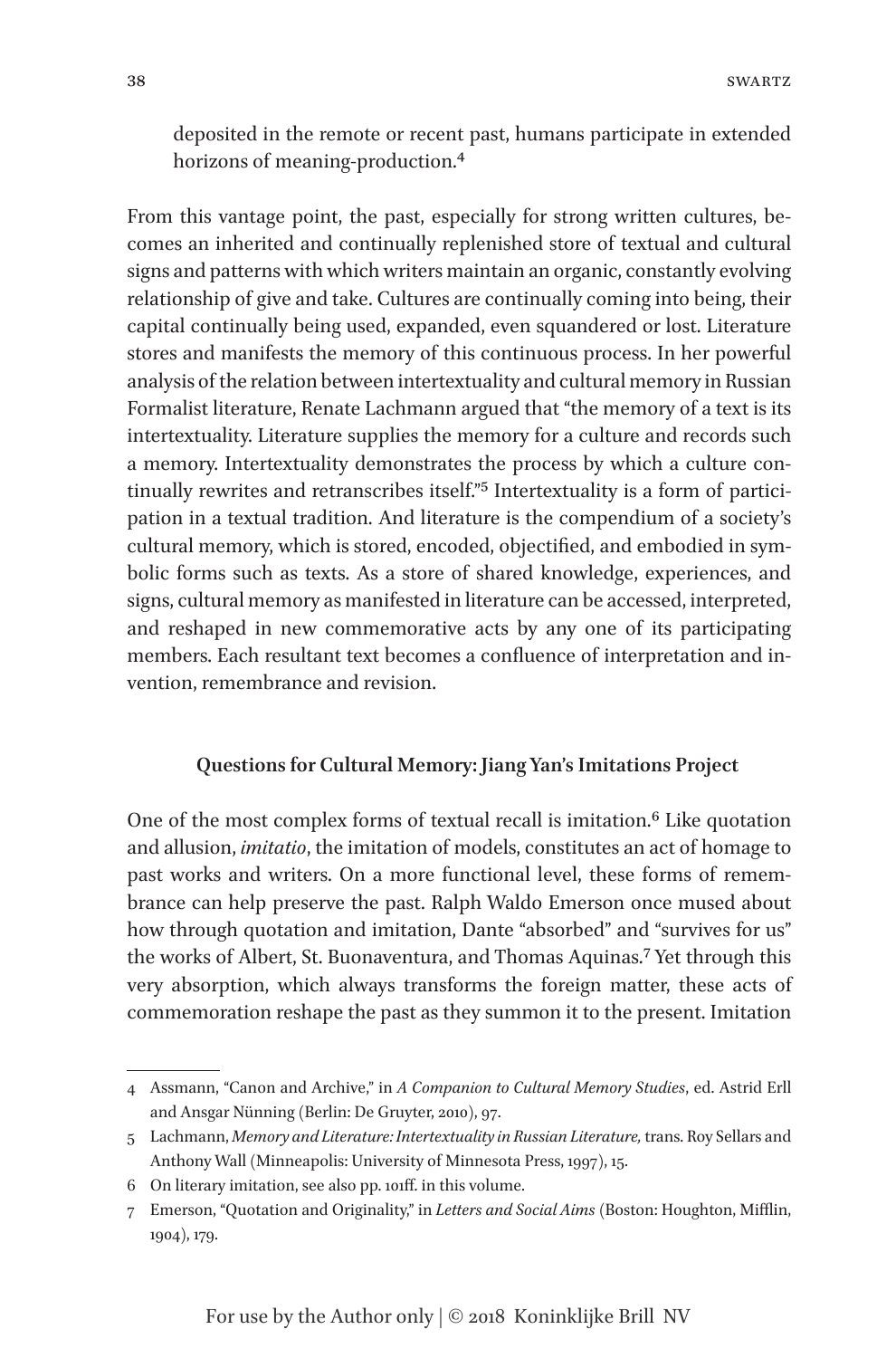not only serves to preserve, but can also revitalize, the past. On this point, Lachmann writes:

*Imitatio* becomes an act of memory: it draws up cultural summae, establishes new paths toward continuity, and stores up cultural information. Indeed, *imitatio* emerges as the very textual practice that reveals that the work of forging new signs is a process of resuscitation. This is the reanimation of dead meaning and dead form that offsets any cultural loss, that builds up semantic tension, and that places the older text inside a new one and thereby recharges it.8

From this vantage point, imitation performs a monumental service for a culture's memory: it saves information for a culture, it counterbalances cultural loss in its revitalization of past works and forms, and it links together the past, present, and future. However, the act of resuscitating the dead is neither a simple nor innocuous procedure, as Lachmann's choice of metaphor already implies. The "dead" that is brought back to life is never the same as its previous incarnation. The reanimated dead writer is reshaped or disfigured, depending on the perspective, and always managed by the new text. While an imitation may offset the cultural loss of a forgotten or obscure writer, or even simply of a well-known past writer in cases where aspects of that writer's output have gotten lost in the temporal distance, and may thus represent a gain in the overall assessment of a culture's heritage, how is the restoration made, and at what cost? How has the new text recast the old one in an effort to sustain and save it? The stakes are even higher for a culture's memory when old texts that were the objects of imitation have become limited, fragmentary, or lost.

Examples from Jiang Yan's 江淹 (444-505) magisterial series of imitations, "Thirty Poems in Various Forms" 雜體詩三十首, make a strong case in point. The ambition and scope of Jiang Yan's imitations project are unparalleled in early medieval China. Jiang wrote imitations of thirty well-known poets spanning from the Han period to the author's own time, with each poem characterizing the earlier or contemporaneous poet with a perceived main theme or subgenre (e.g. "singing my cares" for Ruan Ji, "telling my grief" for Pan Yue, "farmstead dwelling" for Tao Yuanming). As suggested by the pastiche quality of his imitations, Jiang Yan seems to have drawn from each subject's larger corpus of texts when possible, rather than merely a single piece. Through quotation, adaptation, reminiscence, amplification, and/or trimming, these imitations are represented as essential summaries of the imitated poets. The models selected by Jiang Yan would soon find their place in the first or second rank of Zhong Rong's 鍾嶸 (ca. 469-518) *Shipin* 詩品 (Grades of the poets) and the

<sup>8</sup> Lachmann, *Memory and Literature*, 198-99.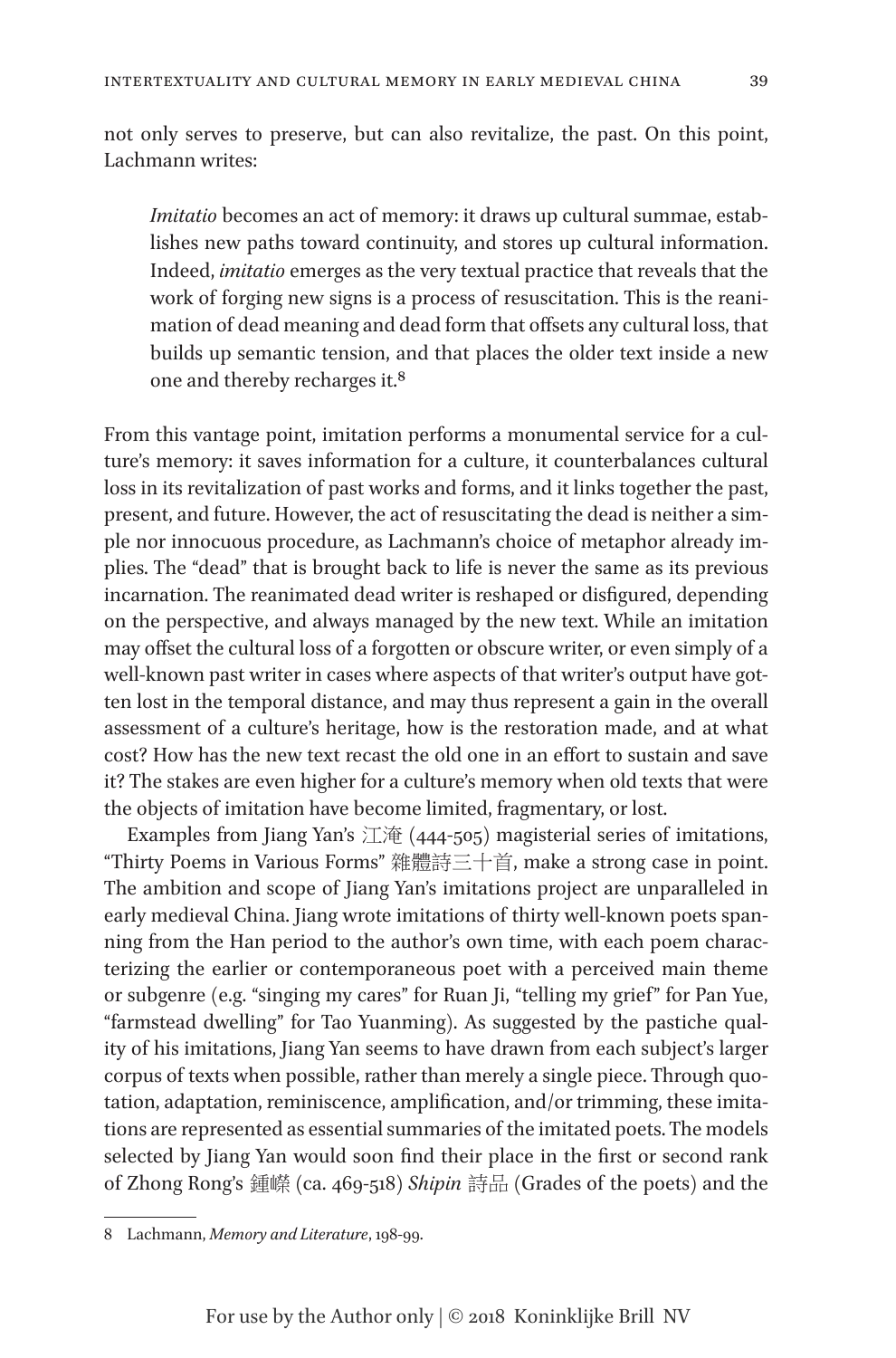imitations they inspired in Jiang Yan would later be canonized in the *Wen xuan*  文選 (Selections of refined literature). His imitations project can be said to be successful in at least the following respects: it not only elevated Jiang Yan to be the most represented Qi-Liang poet in the *Wen xuan*, but also many of his imitations were praised by later critics as faithfully resembling his models, with one imitation even fooling some Song editors who included the piece as the sixth poem in Tao Yuanming's "Returning to the Farm to Dwell" (Five poems) series as well as the usually astute reader, Su Shi 蘇軾 (1037-1101), who wrote a poem to match what he believed to have been Tao's work.

Furthermore, after the completion of this imitations project, Jiang Yan's poetic output dramatically declined according to available evidence, as if there was little left to write after his summary of the various achievements in the development of pentasyllabic verse. Jiang Yan's alleged lack of productivity late in life not surprisingly invited sneering speculation and critical judgment from other writers. His official biography in the *Nan shi* 南史 (History of the Southern Dynasties) records a story about how Zhang Xie 張協 (ca. 255-ca. 310) once appeared in Jiang Yan's dream to demand the return of a bolt of brocade he had lent to Jiang and how Guo Pu 郭璞 (276-324) appeared in another dream to take back the multicolored brush he had loaned Jiang.9 Mockery and bemusement color the speculation that without the writing instruments borrowed from other poets, Jiang could no longer produce beautiful works on his own. The condemnation is clear: his talent was exhausted only because it was merely on loan. This anecdote surely implies an indictment of the perils of making the imitation of others the whole basis of one's creative talent. But does it not also suggest the notion that composition is the utilization of available sources, and when those sources have been exhausted, there remains nothing with which to write? And if writing is a form of remembrance, then the completion of a summary of the whole range of voices in pentasyllabic verse, past and present, could signify in a figural reading that the writer has remembered all that he cares to remember through his writing.

Several arguments in Jiang Yan's preface to this imitations series suggest that the author viewed this project as an effort to draw up a summa of pentasyllabic poetry. At the outset, he maintains that examples of poetry from different eras and various writers each can be distinct from one another yet all can be admirable. He then goes on to denounce other readers for embracing a single bias toward the one and only model each fancies:

The songs of Chu and the airs of Han are not of a single structure; the compositions of Wei and the creations of Jin are also of two distinct

<sup>9</sup> See *Nan shi* 南史 (Beijing: Zhonghua shuju, 1975), 59.1451; the *Shipin* includes only Jiang Yan's dream of Guo Pu in a nearly identical anecdote.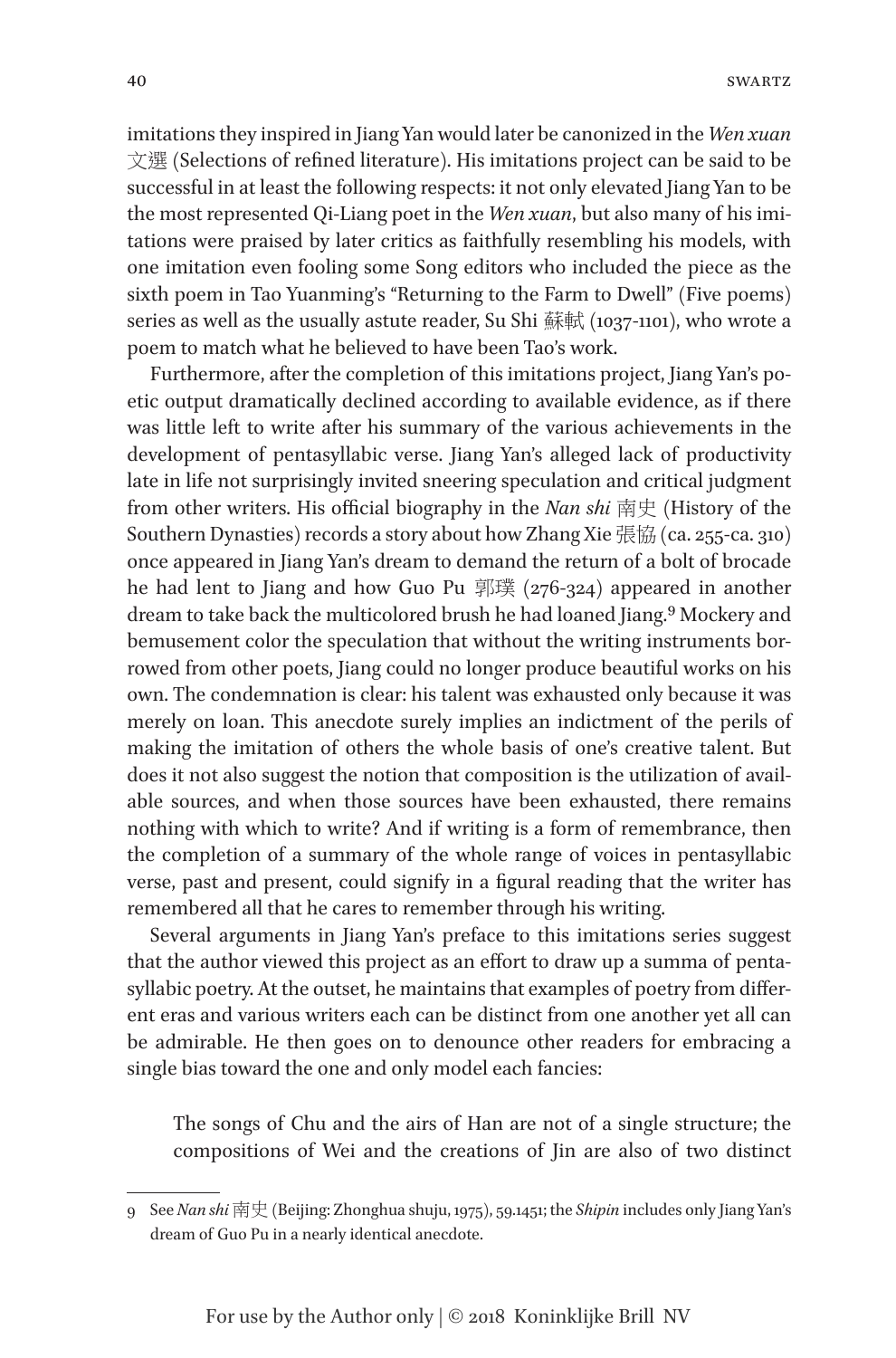forms. Just as when indigo and crimson form a multicolor pattern, their mixed and motley transformations are inexhaustible; or when the *gong* and *shang* modes produce sounds, their pliant, delicate manner is without end. Therefore, moth-like eyebrows might not have the same appearance, though they all move the soul; and fragrant plants might not share the same scent, but they all gladden the spirit. Is it not so? As for the various worthies in our world, each is stuck in his own infatuations. All who discuss the sweet must despise the bitter; and all who like vermilion must reject the plain. How can this be called a thorough understanding or tolerant view, or fondness for the distant and universal love?10

夫楚謠漢風,既非一骨。 魏制晉造,固亦二體。譬猶藍朱成彩,雜錯 之變無窮。宮商為音,靡曼之態不極。故娥眉詎同貌而俱動於魄,芳 草寧共氣而皆悅於魂。不其然歟?至於世之諸腎,各滯所迷,莫不論 甘而忌辛,好丹而非素。豈所謂通方廣恕,好遠兼愛者哉?

Jiang moreover notes that the development of pentasyllabic verse from the Han through the Jin produced such diverse styles that evaluating the superiority of one over another would be as meaningless as trying to "discriminate between black and brown or warp and weft, or differentiate between gold and jade or falling and rising." Rather than to make judgmental discriminations between things that are simply different, he advocates a universal appreciation of the various writers and styles: "This lowly writer humbly submits that all can share in the beautiful and the good" 僕以為亦合其美並善而已. The selection of thirty particular styles to imitate so as to exemplify "the beautiful and the good" implies a summa of pentasyllabic verse at its best. In this essay I am not interested in reading Jiang Yan's imitations against the bodies of original works for the sake of evaluating which is superior or what is new. Rather, I will explore the implications of how a writer who has positioned himself as the guardian and transmitter of the whole of a literary past remembers that past, and in cases where he preserved for us what would turn out to be lost or nearly lost writers, what questions his imitations pose for cultural memory.<sup>11</sup> His imitations of Sun Chuo 孫綽 (314-371), Xie Hun 謝混 (381?-412), and Xu Xun 許詢 (ca. 326-after 347) furnish the examples used in this study.

<sup>10</sup> Lu Qinli 逯欽立, ed., *Xian Qin Han Wei Jin Nanbeichao shi* 先秦漢魏晉南北朝詩 (hereafter cited as *XS*) (Beijing: Zhonghua shuju, 1983), 2:1569. I thank Zeb Raft for his comments on my reading of Jiang Yan's preface and poems.

<sup>11</sup> For a book-length study that examines Jiang Yan's imitations vis-à-vis their models and the early medieval culture surrounding imitation writing, see Nicholas Morrow Williams, *Imitations of the Self: Jiang Yan and Chinese Poetics* (Leiden/Boston: Brill, 2015).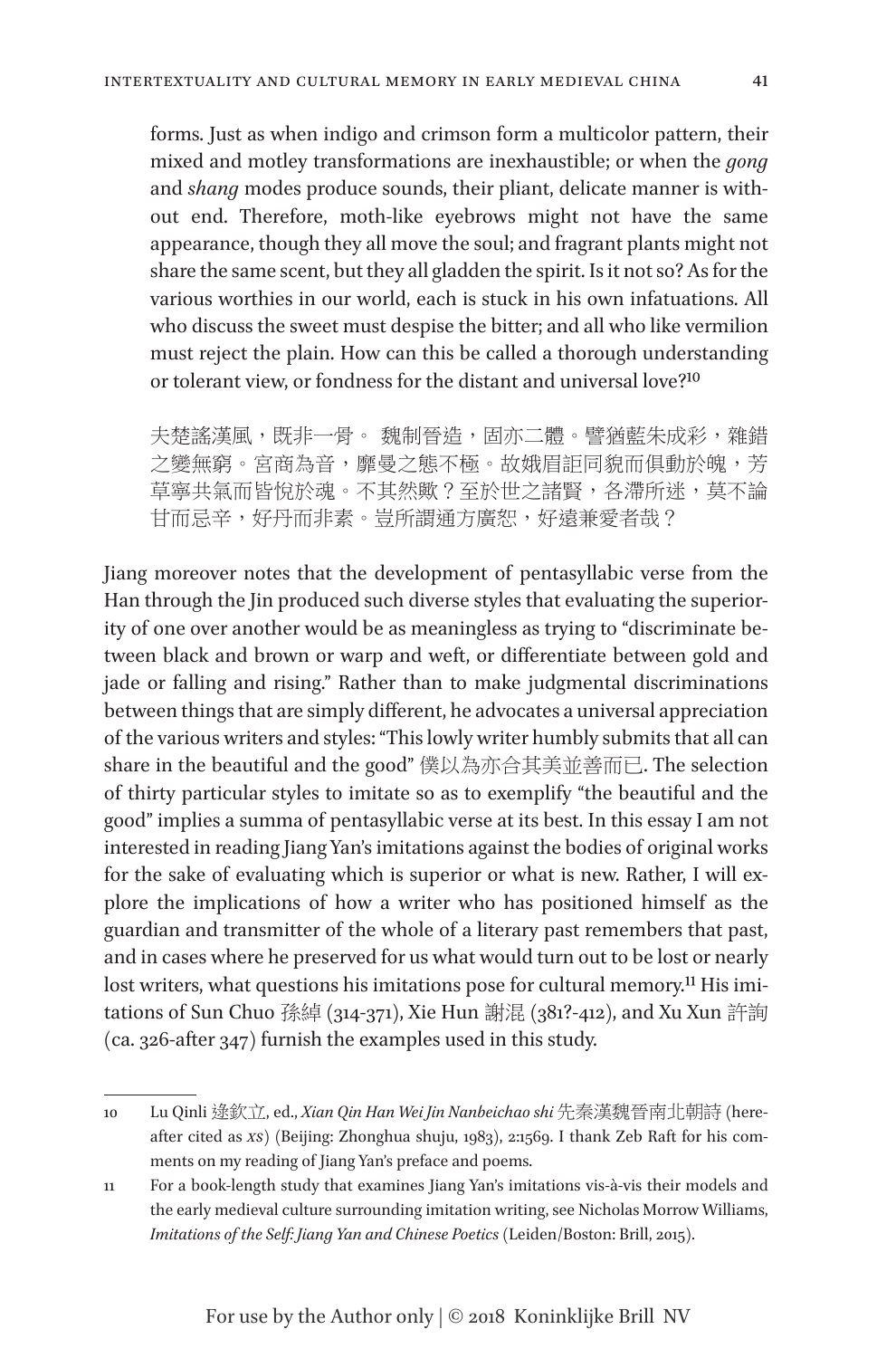#### **Heterogeneity and Containment: The Case of Sun Chuo**

<span id="page-9-0"></span>Sun Chuo is relatively little known today when measured against his stature in his own time. The early medieval historian Tan Daoluan 檀道鸞 (fl. 459) described the poet as being, along with Xu Xun, "the literary patriarch of his time" (*yi shi wen zong* 一時文宗).12 Sun also distinguished himself as one of the most colorful and flamboyant figures in the impressive cast of characters that starred in stories recorded in the early medieval cultural compendium *Shishuo xinyu* 世說新語 (Talk of the ages and new anecdotes). These anecdotes feature not only his talent as a poet but also his brazen penchant for self-promotion, which can be seen in several comical episodes in which the poet attempted to elevate his stature by claiming intimacy with deceased personages in elegies he was tasked to write. Most of Sun Chuo's works have not survived, a fate shared by many other examples of *xuanyan* 玄言 poetry, which used concepts, symbols, and lexica from the *Laozi* 老子, *Zhuangzi* 莊子, and *Classic of Changes* 易經, to discourse on the Dao (whose marker is *xuan*, translated variously as "mysterious," "abstruse" or "dark"). For much of its reception, this type of poetry was maligned and disregarded, and it is now mostly lost. The scathing reviews by late Six Dynasties critics surely had something to do with its later neglect. Tan Daoluan decried the damage that Sun Chuo and Xu Xun allegedly inflicted upon the classical tradition by incorporating materials from the alternative repertoires of Daoist and Buddhist texts.13 Zhong Rong added the charge of the supposed ruination of the "affective force of Jian'an 建安 poetry" with bland, insipid discourse on philosophical principles.14 Were it not, then, for the fortuitous discovery of fragments of the seventh-century anthology *Wenguan cilin* 文館詞林 (Lodge of literature and forest of lyrics) during the nineteenth and early twentieth century in Japan, the work and legacy of Sun Chuo would have been mostly a matter of anecdote, for only a mere handful of poems and Jiang Yan's imitation piece had been transmitted. The recovery of three long exchange poems by Sun Chuo in these fragments has yielded a fuller picture of the range and complexity of his poetry.15

<sup>12</sup> Excerpt from Tan's *Xu Jin yangqiu* 續晉陽秋, cited in *Shishuo xinyu* (hereafter cited as *SSXY*), 4/85.

<sup>13</sup> See *SSXY*, 4/85

<sup>14</sup> *Shipin jizhu* 詩品集注, ed. Cao Xu 曹旭 (Shanghai: Shanghai guji chubanshe, 1994), 24.

<sup>15</sup> A fourth exchange poem has been attributed to Sun Chuo, one written to Wen Jiao 溫嶠, who became a national hero after aiding the suppression of both Wang Dun 王敦 (266-324) and Su Jun 蘇峻 (d. 328) in the early years of the Eastern Jin. However, Cao Daoheng 曹道衡 has convincingly cast doubt on the attribution of this work to Sun Chuo. Given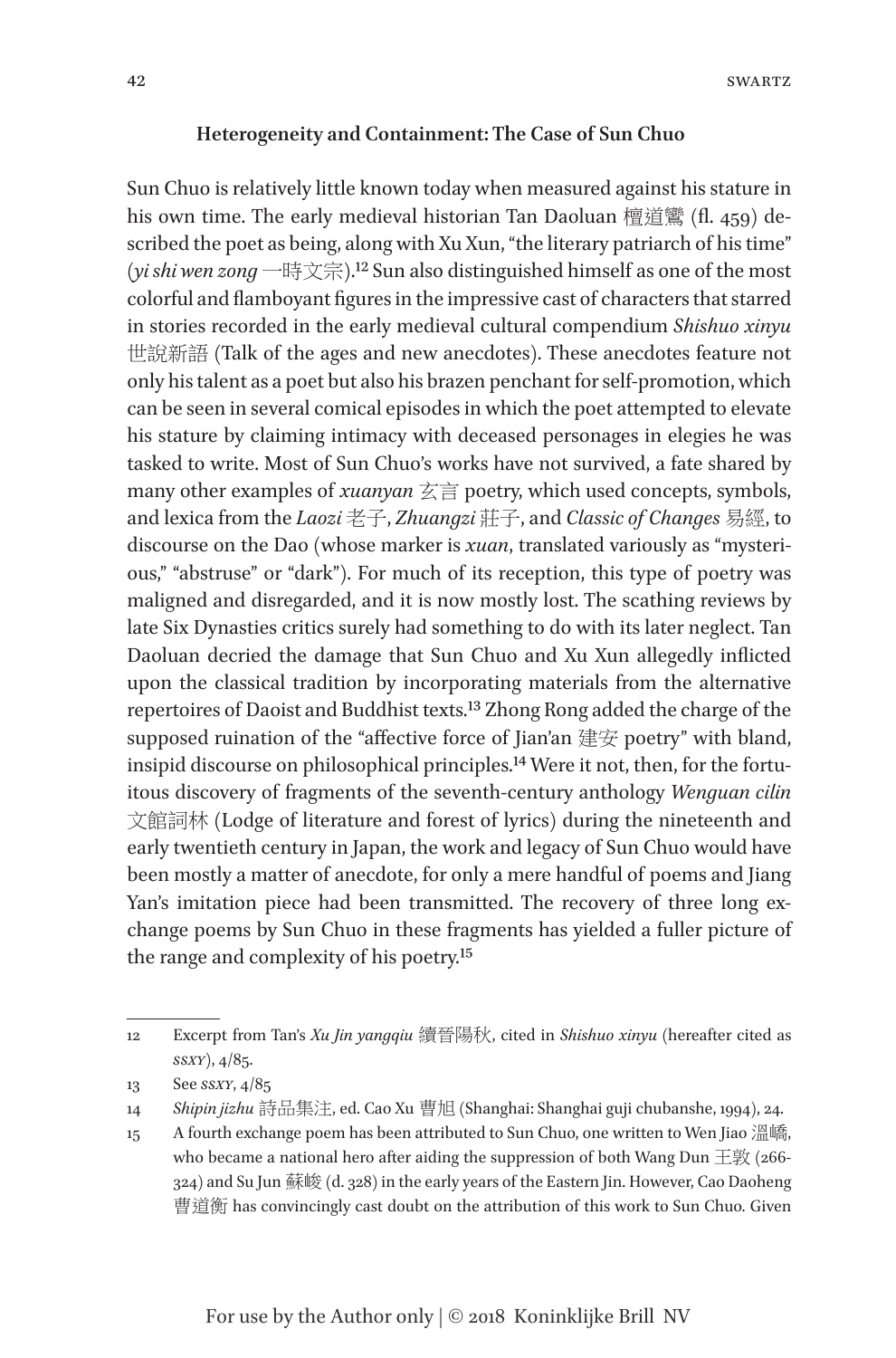For most of Chinese literary history, Jiang Yan's imitation of Sun Chuo's style could boast an outsized influence on the readers' imagination. It, along with a few of Sun's own works that circulated independently in anthologies, purported to represent the poet at his finest or most defining.16

孫廷尉綽雜述 "Chamberlain Sun Chuo: Miscellaneous Accounts"

|                | 太素既已分 | The Primordial Purity, once divided, <sup>17</sup>                |
|----------------|-------|-------------------------------------------------------------------|
|                | 吹萬著形兆 | Blew on the myriad things, manifesting all phenomena.             |
|                | 寂動苟有源 | Should stillness and action each have a source,                   |
| $\overline{A}$ | 因謂殤子夭 | Then it would be calling premature a child's death. <sup>18</sup> |

that Wen Jiao died in 329, Sun Chuo would have been merely 15 or so (calculating from a birth year of 314) when he supposedly presented this poem to the great general, an unlikely event. See Cao, *Zhonggu wenxueshi lunwen ji* 中古文學史論文集 (Beijing: Zhonghua shuju, 2002), 311. David Zebulon Raft, while acknowledging that the poem's attribution is uncertain, nonetheless makes an argument for reading this work as a patronage poem plausibly written by the precociously talented Sun Chuo to the famous general. See Raft, "Four-syllable Verse in Medieval China" (Ph.D. diss., Harvard University, 2007), 334-36.

16 For example, Sun Chuo's "Rhapsody on Roaming the Celestial Terrace Mountains" 遊天 台山賦 was included in the *Wen xuan* and his two Lanting 蘭亭 poems circulated independently of his other works.

17 In the opening of *Zhuangzi* 2, "Qi wu lun," Nanguo Ziqi "leaned against an armrest" with a look of profound detachment and tranquility. He then describes contemplating the piping of Heaven, which blows on the myriad things in different ways so that each may be self-so, and compared it against the lesser kinds of piping of earth and men. See *Zhuangzi jishi* 莊子集釋 (hereafter cited as *ZZJS*), ed. Guo Qingfan 郭慶藩 (Beijing: Zhonghua shuju, 1961), 1:43-50.

18 A reference to one of the famous paradoxes from "Qi wu lun," where Zhuangzi levels the extreme old age of Ancestor Peng and the premature death of a child: "no one has lived longer than a dead child, and Ancestor Peng died young." The commentary by Guo Xiang 郭象 on the correlative Mount Tai and Ancestor Peng paradoxes is relevant to this discussion and instructive of how early medieval readers might have construed this passage: "If each one is in accord with its own nature and function, and is in tacit harmony with its ultimate capacity, then a form that is large is not excessive, nor a small one insufficient… As there is nothing small or large, and there is neither longevity nor brevity, the chrysalis does not envy the old tree trunk." *ZZJS*, 1:81. My translation is based on Wing-Tsit Chan's in *A Source Book in Chinese Philosophy* (Princeton: Princeton University Press, 1963), 329- 30. In other words, if one's life is measured not in terms of countable time but fulfillment of one's natural course and ultimate capacity, then there is no brevity (or longevity) with which to be concerned. Following Zhuangzian logic, then, there is no discrimination between stillness and action, hence neither has a source. If one were to suppose that they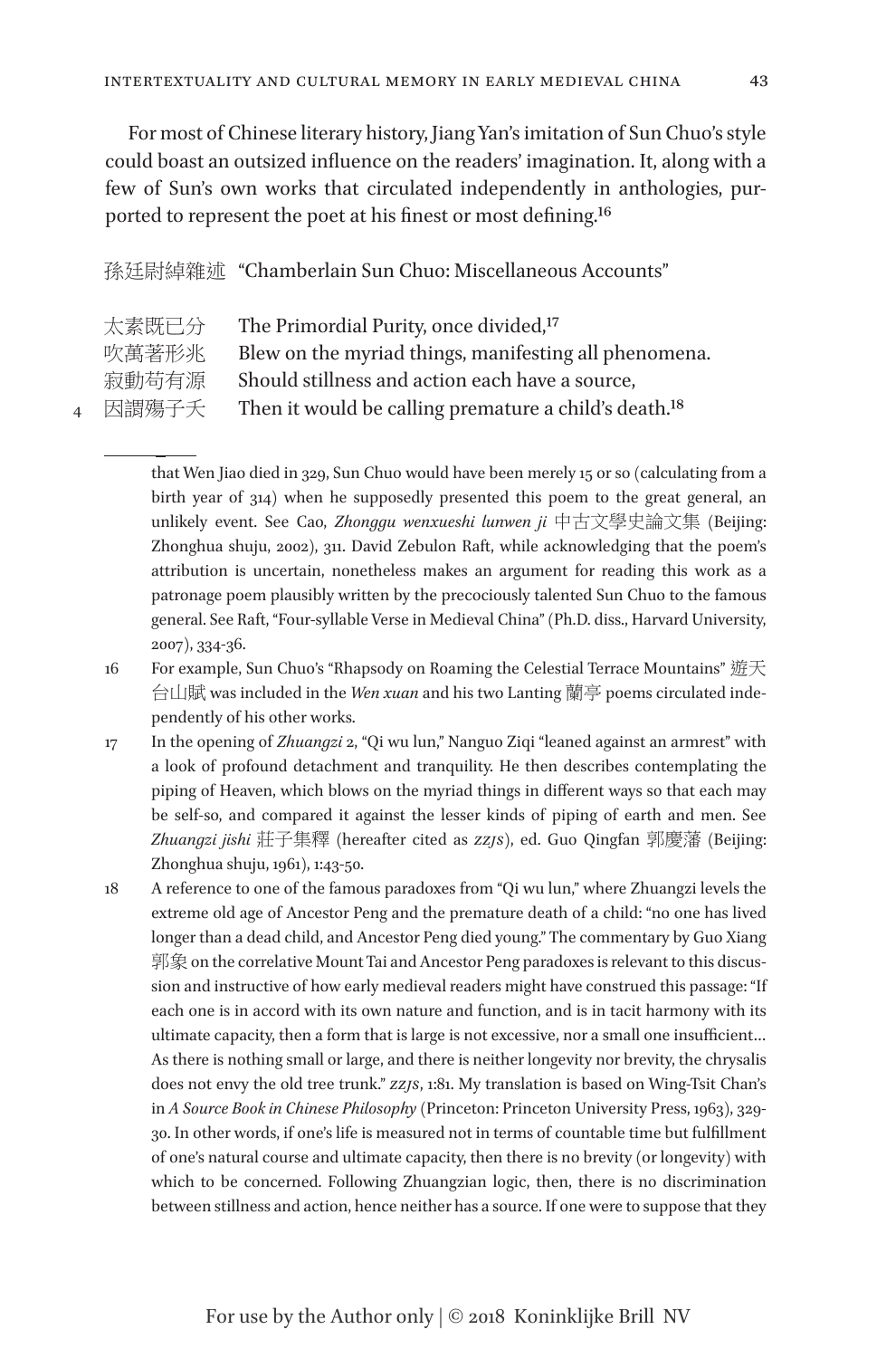|    | 道喪涉千載    | The Way has been lost for a thousand years-                           |
|----|----------|-----------------------------------------------------------------------|
|    | 津梁誰能了    | Who knows the ford and bridge? <sup>19</sup>                          |
|    | 思乘扶搖翰    | I wish to mount feathered wings carried by the whirlwind-             |
| 8  | 卓然凌風矯    | Riding the wind to rise high above.                                   |
|    | 靜觀尺棰義    | I calmly contemplate the meaning of the foot-long rod:                |
|    | 理足未嘗少    | There is reason enough that it does not diminish. <sup>20</sup>       |
|    | 冏冏秋月明    | Bright, bright shines the autumn moon,                                |
| 12 | 憑軒詠堯老    | Leaning against the balcony, I sing of Yao and Laozi.                 |
|    | 浪迹無蚩妍    | Cast away physical traces, and neither ugliness nor beauty            |
|    |          | remains, <sup>21</sup>                                                |
|    | 然後君子道    | Only then does the way of the gentleman appear.                       |
|    | 領略歸一致    | Comprehension returns to a single unity;                              |
|    | 16 南山有綺皓 | On Southern Mountain, there was Whitepate Qi. <sup>22</sup>           |
|    | 交臂久變化    | Though they were linked arm in arm, what is enduring was              |
|    |          | transformation; <sup>23</sup>                                         |
|    | 傳火迺薪草    | To pass on the fire, there are indeed tinder and grass. <sup>24</sup> |
|    |          |                                                                       |

do have a source, then it would like calling a child's death premature, which runs counter to Zhuangzian paradoxical truth.

19 That is to say, the way to save the world.

- 20 A reference to one of the rejoinders used by rhetoricians in debating the logician Hui Shi: "Take a foot-long rod and cut it in half each day, and after ten thousand generations, it still will not be used up." *ZZJS*, 3:1106. The basic reasoning is that any whole can be split in half indefinitely. The *Wen xuan* commentator Lü Yanji 呂延濟 suggested that the splitting of the rod indefinitely signifies the splitting of time indefinitely, without an end point. Each day can be split to morning and night, or by extension, life and death, where day follows night, or life follows death, ad infinitum.
- 21 When asked about the man of virtue, Chun Mang replied that, "The man of virtue rests without thinking, moves without deliberating, and harbors neither right nor wrong, beauty nor ugliness." See *Zhuangzi* 12, "Tian di," in *ZZJS*, 2:441.
- 22 Qili Ji 綺里季, along with Master Huang of Xia 夏黃公, Master Dongyuan 東園公, and Mister Luli 甪里先生, withdrew to Mount Shang in protest of the harsh policies of the Qin government and would later collectively be known as the Four Whitepates (*sihao* 四 皓). See *Shiji* (Beijing: Zhonghua shuju, 1982), 55.2044-47, and *Han shu* (Beijing: Zhonghua shuju, 1962), 40.2033-36. For a discussion of the various versions of the "Four Whitepates" lore, see Alan Berkowitz, *Patterns of Disengagement: The Practice and Portrayal of Reclusion in Early Medieval China* (Stanford: Stanford University Press, 2000), 64-80.
- 23 In the *Zhuangzi*, Confucius teaches Yan Hui about the unstoppable workings of transformation. Although he and Yan Hui have gone through life side by side, they are unable to stop change and, by ultimate extension, death. See *Zhuangzi* 21, "Tian Zifang," in *ZZJS*, 2:709.
- 24 When Laozi died, his friend Qin Shi went to mourn him and left after emitting three cries. Laozi's disciples questioned him about the casual brevity of his expression of mourning,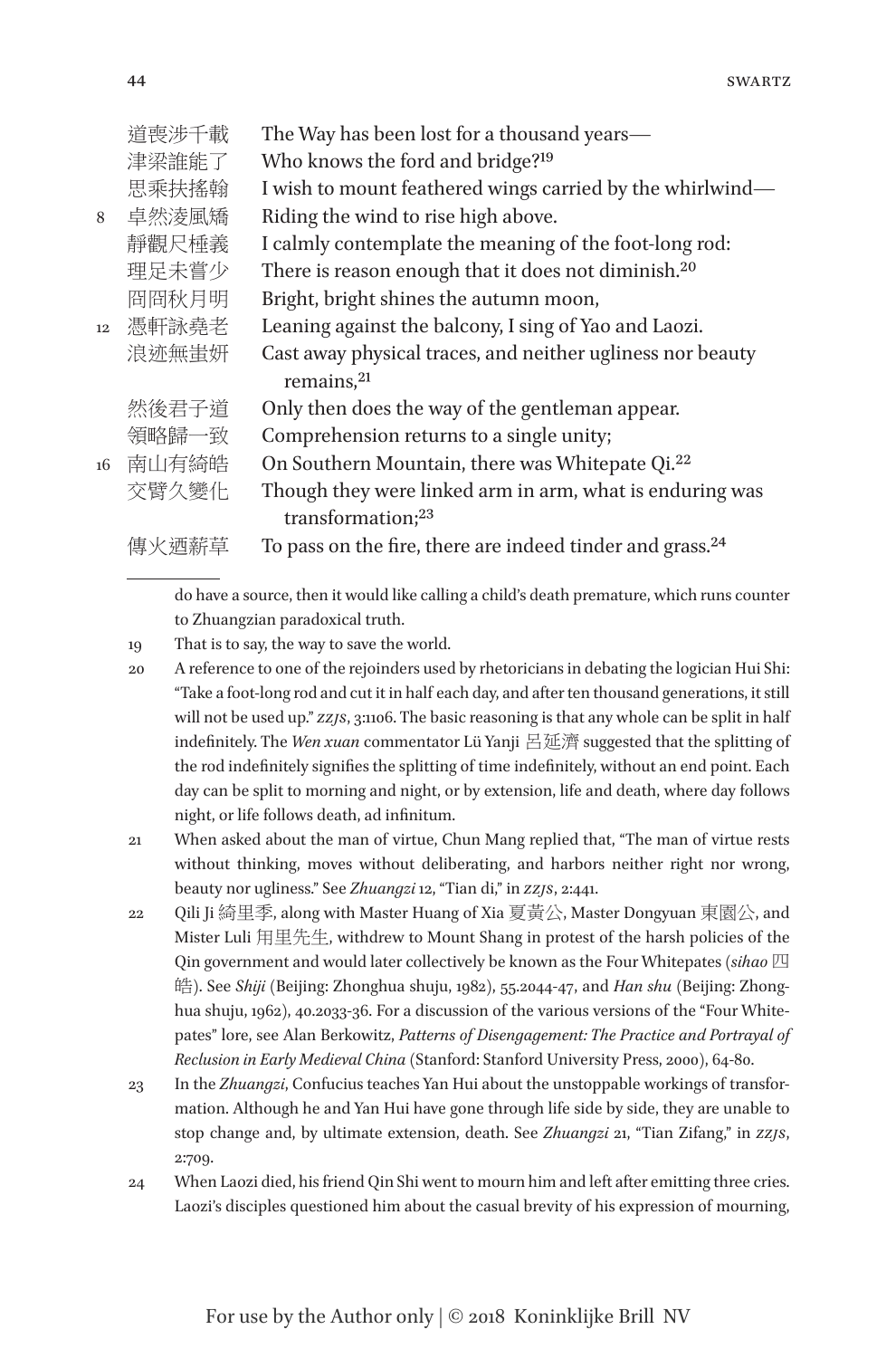**亹亹玄思清 With steady effort, thoughts on the mystery become clear,** 20 胸中去機巧 I remove from my breast all contrivance and craft.<sup>25</sup> 物我俱忘懷 When one has forgotten all things and oneself,<sup>26</sup> 可以狎鷗鳥 Then he can cozy up to the seagulls.<sup>27</sup>

Although the poem's title promises a theme of diversity or heterogeneity, the text itself is contrarily singular in orientation and composition. Nearly all of the lines in this story of Sun Chuo's quest for understanding the mysterious Dao and for transcendence allude to the *Zhuangzi*. The arc of the narrative is charted by major themes drawn from that text: the disintegration of the primordial state of purity into myriad phenomena and the unity of all comprehension into a single whole (ll. 1-2, 15); the leveling and, ultimately, transcendence of arbitrary distinctions between apparent opposites such as stillness and action, longevity and brevity, beauty and ugliness (ll. 3-4, 13); accepting transformation as an uncontainable force and its ultimate phase, death, as simply part of the natural cycle of things (ll. 17-18); and, finally, embracing the virtue of

to which Qin Shi replied, "Your master came since it was his time to come, and left since he followed the way it is. If one is at peace with time and accepts following along with things, then neither sorrow or happiness can enter. This is what the ancients called being freed from the binds of God. This refers to when the fire burns out, one adds more tinder; then the fire passes on, and no one knows where it would end." Both quotations from the *Zhuangzi* speak to the idea that death is as natural as life and underscore the insignificance of death, which is merely that of the body. See *Zhuangzi* 3, "Yangsheng zhu," in *ZZJS*, 1:128-29.

<sup>25</sup> In *Zhuangzi* 12, "Tian di," the man of complete virtue is described as having "forgotten all about achievement, profit, contrivance, and craft." *ZZJS*, 2:436.

<sup>26</sup> Guo Xiang's commentary on the passage in which Nanguo Ziqi in "Qi wu lun" said that he lost himself is relevant: "I lost myself means I forgot myself. Since have I forgotten myself, then how could anything in this world be worth recognizing?" *ZZJS*, 1:45. In other words, forgetting self and other, as well as any distinction between the two, leads to a transcendent, all-encompassing understanding.

<sup>27</sup> The *Wen xuan* commentator Li Shan 李善 cites a story in the *Zhuangzi* about how a man played with seagulls at the shore every day and how the seagulls came to him a hundred times. However, one day when his father asked him to catch one so he can also play with it, the seagulls did not descend to the shore that day. This anecdote does not appear in the extant *Zhuangzi*, though it is preserved in the *Liezi.* See *Liezi jishi* 列子集釋, ed. Yang Bojun 楊伯峻 (Beijing: Zhonghua shuju, 1979), 2.67-68. For the Chinese text of Jiang Yan's poem, see Xiao Tong 蕭統, ed., *Wen xuan* (hereafter *WX*) (Shanghai: Shanghai guji chubanshe, 1986), 31.1467-69. I have emended the surname given in the *Wen xuan* from Zhang 張 to Sun 孫.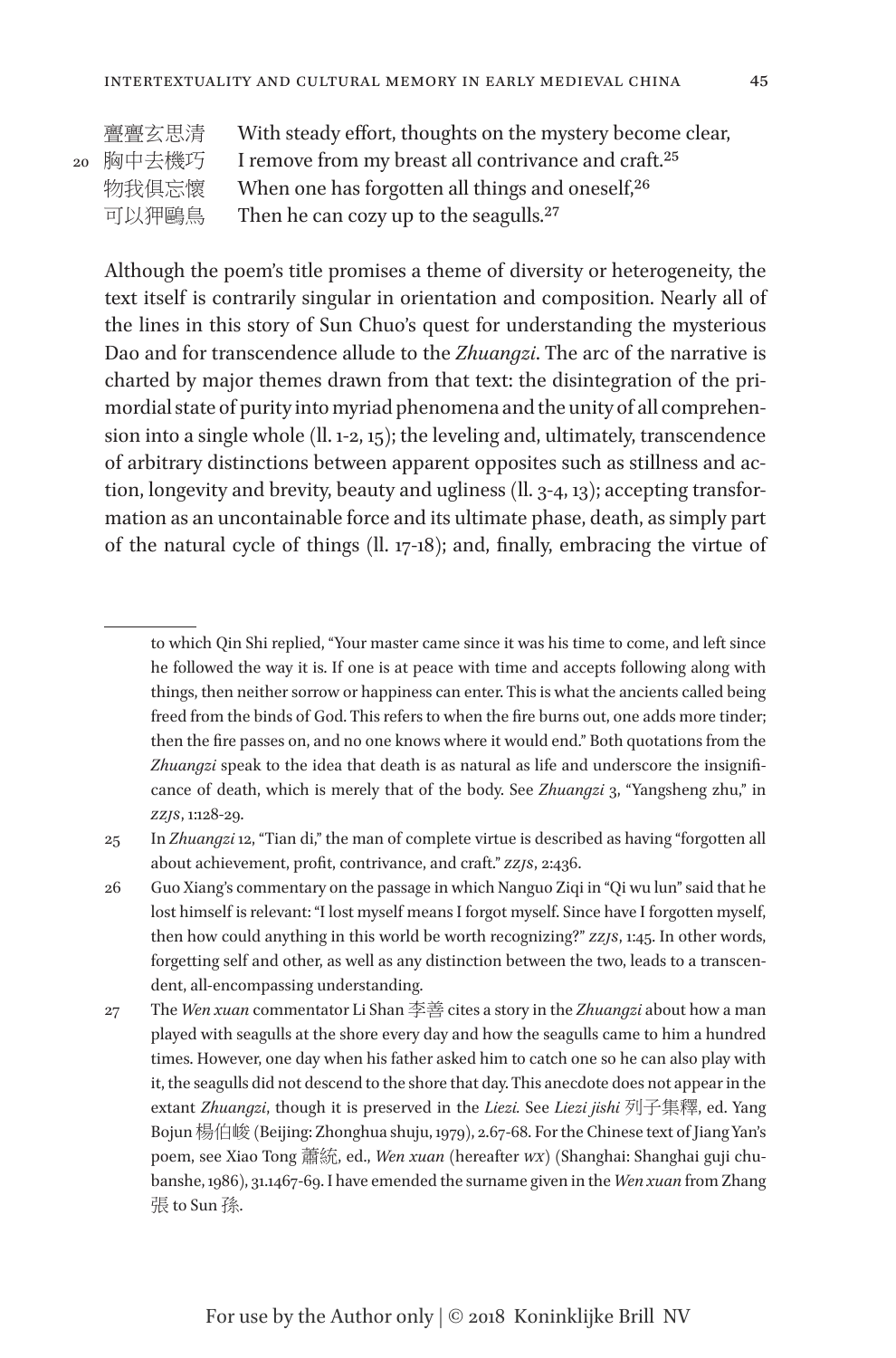forgetting artificial constructs (contrivance and craft) and boundaries (between self and other) to return to an originary simplicity and wholeness (ll. 19-22).

This imitation poem is fabricated of mostly quotations and allusions to the *Zhuangzi*, thereby indicating Jiang Yan's recognition of the intertextual nature of Sun Chuo's works. Although we cannot ascertain exactly how much and which lines are taken from Sun Chuo's mostly lost corpus, for a number of other imitations in the series there is evidence that Jiang Yan liberally borrows or adapts phrases and elements from the original body of works.28 The act of composing a piece from existing textual strands that are themselves composed of foreign textual strands would add yet another layer of interpretation and signification to the text at hand. Whether Jiang Yan quoted Sun Chuo quoting the *Zhuangzi* or whether he quoted the *Zhuangzi* while writing on behalf of Sun Chuo may be beyond the reach of research, but the saturation of this imitation poem with *Zhuangzi* allusions reveals two significant points: first, the fluid, composite, and intertextual constitution of early medieval poetry and thought; and second, an apparent effort on Jiang's part to circumscribe and contain Sun Chuo's heterogeneous assemblage of literary and cultural resources that is attested by his extant works and descriptions of his corpus by Six Dynasties historians and critics.

Sun Chuo's "Poem to Yu Bing" 與庾冰詩 in one hundred and four lines, for example, demonstrates a pragmatic use of diverse, sometimes incongruous repertoires of literary and cultural meanings. Although the poem is too long to cite in full here, the range of its appropriation of available sources can nonetheless be appreciated in the following outline.<sup>29</sup> This poem casts a portrait of the great statesman Yu Bing (296-344), the younger brother of Yu Liang 庾亮 (289-340), within a larger picture of the decline of Western Jin and the founding of Eastern Jin. It draws mostly from the *Yijing* and *Shijing* 詩經 (Classic of poetry) to explain matters of cosmology and politics but relies substantially on Lao-Zhuang ideas in recasting old cosmological paradigms. The cataclysmic disaster story of a dynastic collapse that led to the abandonment of the old

<sup>28</sup> For example, in Jiang Yan's imitation of Tao Yuanming, he mixes and matches phrases from the earlier poet's farmstead works, especially "Returning to the Farm to Dwell" 歸園 田居 and "The Return" 歸去來兮辭. Jiang creates a dense collage of imagistic phrases taken from Tao's works, such as "planting sprouts," "eastern hill," "carrying a hoe," "unstrained wine," "a young son waiting," "growth of mulberry and hemp," and "a pure heart."

<sup>29</sup> For a detailed discussion of this poem and others by Sun Chuo, see Swartz, *Reading Philosophy, Writing Poetry: Intertextual Modes of Making Meaning in Early Medieval China*  (Cambridge, MA: Harvard University Asia Center, 2018).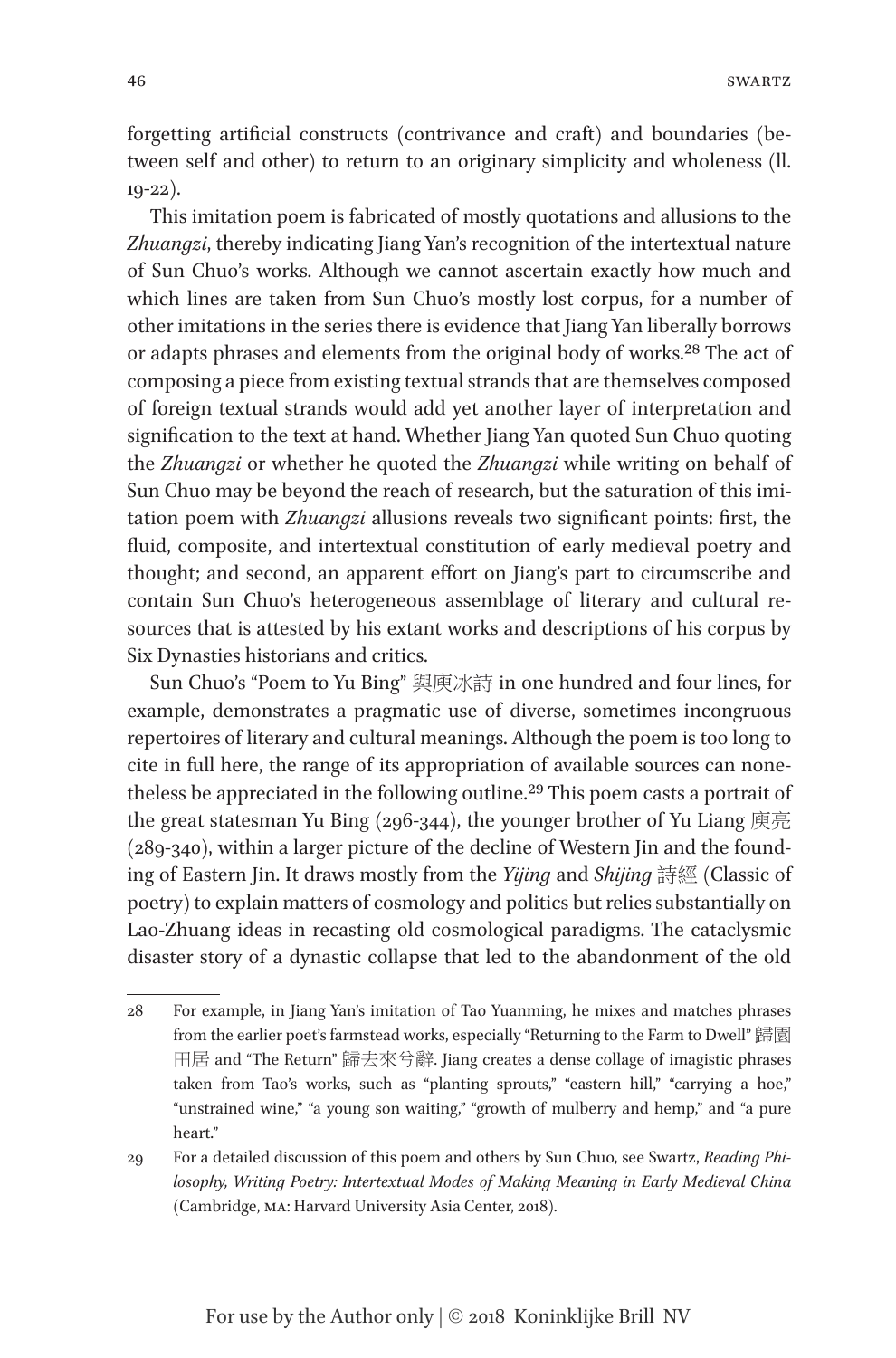heartland of Chinese civilization in the north to foreign invaders and the subsequent mass migration to the south seems best told in *Yijing* language. An allusion to Adversity  $\overline{\triangle}$  (hexagram 12) and Peace 泰 (hexagram 11) in the first stanza signifies how any rise eventually leads to decline, just as any concentration in a situation leads first to excess then depletion, according to the pattern laid out in the *Yijing*. Sun Chuo thus depicts the fall of the dynasty as a matter of course, part of a naturalized cycle of events. The *Shijing* serves as another rich repertoire of cultural and literary signs for discussing matters of state and governance. In one passage, the poet links the decline of Western Jin to the momentous fall of Western Zhou through an allusion to *Shijing* 65, "Drooping Millet" 黍離, which traditionally has been read as the lament of an official traveling through the former capital of Western Zhou now laid to waste. Or Sun describes the founding of Eastern Jin with a line adapted from *Shijing* 241, "August" 皇矣, which asserts Heaven's bestowal of the mandate. Replacing "west" (where the Zhou settlement was located) in the original line with "east" (i.e., south of the Yangzi, where the Eastern Jin was founded), Sun Chuo writes, "[Heaven] looked and turned its gaze to the east" 乃眷東顧 (l. 18), to claim that the rise of Eastern Jin was sanctioned by Heaven's will.

To address the issues of the causes behind the decline of Western Jin and the founding of Eastern Jin as well as the role of Heaven in those events, Sun Chuo borrows from the *Laozi* to articulate a view of the universe that is consonant with early medieval intellectual values. The first four stanzas of the poem grapple with locating the historical causes of turmoil: did the Western Jin collapse because "the virtue [of Emperors Hui and Huai] was not sufficient" (l. 9)? What were the greater challenges in the founding of Eastern Jin: the external threats in the form of Jie 羯 troops led by Shi Le 石勒 (d. 333) or internal ones in the form of rebel troops led by Su Jun 蘇峻 (d. 328) (ll. 27-32)? How does Heaven's will fit into this narrative? These questions are addressed in the fifth stanza of the poem:

| From afar it was something that came from Heaven,   |
|-----------------------------------------------------|
| But it was also something caused by men.            |
| If the Way was not deficient,                       |
| Then what caused the disaster?                      |
| Frantic were the displaced folk-                    |
| The dying were in agony, the living in misery.      |
| Abiding by destiny's course [one-character lacuna], |
| "Heaven and Earth are not humane."30                |
|                                                     |

30 *XS*, 2:898.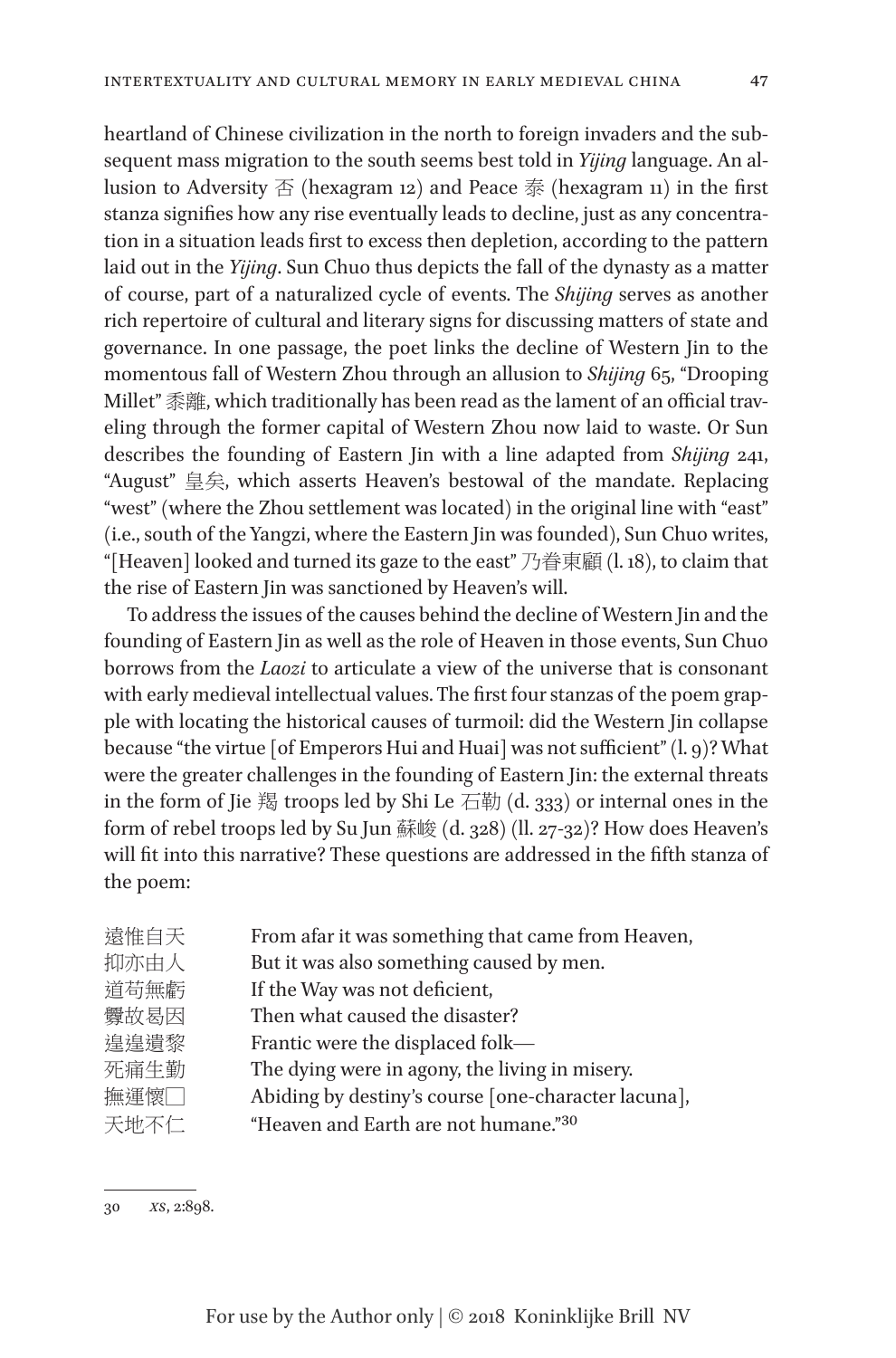Is it Heaven at work or humans at fault? Did the fall of Western Jin and rise of Eastern Jin, or the formation of a new state and its obstructions, enact a naturalized, preordained cycle of events? Or is Heaven humane insofar as it wants what is good for humankind and punishes or rewards those who rule or not according to its Way (or Will), a venerable strain of thought that dates to ancient Zhou texts (e.g. *Shijing*) and powerfully re-articulated by the Han classicist official Dong Zhongshu 董仲舒 (ca. 179-ca. 104)?<sup>31</sup> These implicit questions are answered by a single line at the end of the stanza, quoted verbatim from *Laozi* 5: "Heaven and Earth are not humane."32 Sun Chuo's reading of this line is surely informed by the commentary of Wang Bi  $\pm \frac{20}{10}$  (226-249 CE), with which *xuanxue* 玄學 adepts were certainly familiar. According to Wang Bi, this line means that "Heaven and Earth follow naturalness, without acting consciously or starting anything, letting the myriad things govern themselves. Thus, they 'are not humane.'"33 Questions of divine intervention or human agency are ultimately decided by a view of the human course vis-à-vis cosmic order that is championed in *xuan* learning. Heaven and Earth are neither partial nor activist: as such, they allow all things (including dynastic rule) to fulfill their natural course rather than impose upon them some contrived, artificial scheme. The *Laozi*, as interpreted by Wang Bi, is judiciously appropriated by Sun Chuo to reconcile the historically various views of divine and human agency and to re-cast the issue as each thing simply following its own natural course.

In one of Sun Chuo's best-known works, "Rhapsody on Roaming the Celestial Terrace Mountains" 遊天台山賦, the poet in similar fashion draws from various materials, ranging from Lao-Zhuang concepts to Buddhist ideas, to express his spiritual ascent toward enlightenment. Sun Chuo references key terms from both teachings before merging all into one in the end: for example, Existence (or Being)  $\overline{f}$  and Non-existence (or Non-being)  $\overline{f}$ , which appear in the first chapter of the *Laozi* as references to *xuan*, or the Dao, and whose relationship figured centrally in Wei-Jin *xuan* thought; or Form (*se* 色) and Emptiness (*kong* 空), whose distinction some Mahāyāna texts erase by, for example, positing Form as Emptiness. The last section of the rhapsody, which

<sup>31</sup> For Dong Zhongshu's development of a heaven-man correlative cosmology, see his major work *Chunqiu fanlu* 春秋繁露 (Strings of pearls from the *Spring and Autumn Annals*), now available in a translation by Sarah A. Queen and John S. Major, *Luxuriant Gems of the Spring and Autumn* (New York: Columbia University Press, 2016).

<sup>32</sup> The entire passage from *Laozi* 5 reads: "Heaven and Earth are not humane and treat the myriad things as straw dogs."

<sup>33</sup> *Wang Bi ji jiaoshi* 王弼集校釋 (hereafter cited as *WBJJS*), ed. Lou Yulie 樓宇烈 (Beijing: Zhonghua shuju, 1999), 1:13.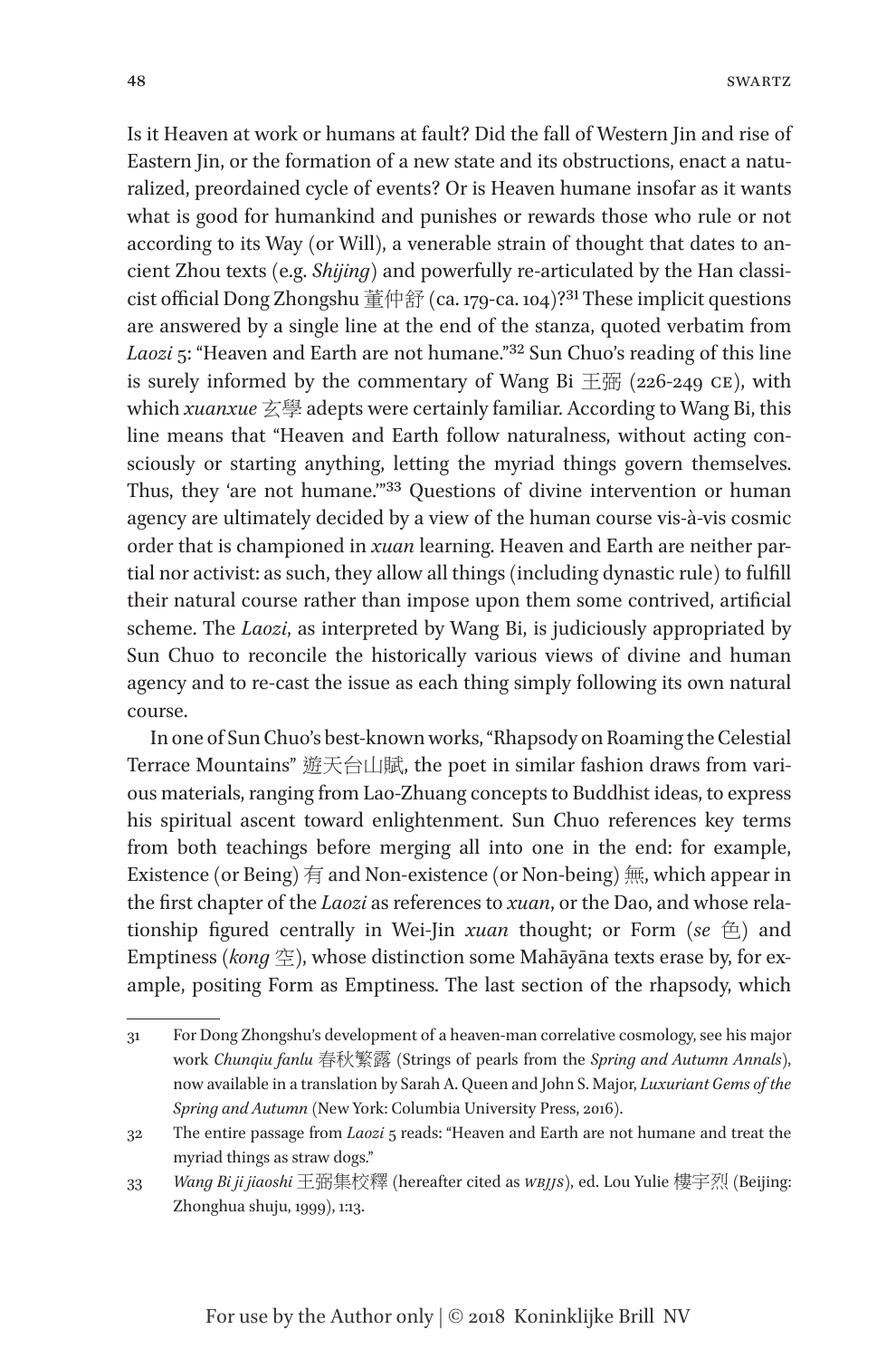describes the end of the poet's spiritual journey that culminates at the summit of this sacred mountain, offers a dazzling mélange of Lao-Zhuang and Buddhist thought.34

| 散以象外之說 | Inspired by the doctrine of "beyond images,"35                        |
|--------|-----------------------------------------------------------------------|
| 暢以無生之篇 | Illumined by the texts on "non-origination,"36                        |
| 悟遣有之不盡 | I become aware that I have not completely dismissed                   |
|        | Existence,                                                            |
| 覺涉無之有間 | And realize that there are interruptions in the passage to            |
|        | Non-existence.                                                        |
| 泯色空以合跡 | I destroy Form and Emptiness, blending them into one;                 |
| 忽即有而得玄 | Suddenly I proceed to Existence where I attain the Mystery.           |
| 釋二名之同出 | I release the two names that come from a common source,               |
| 消一無於三幡 | Dissolve a single Non-existence into the Three Banners. <sup>37</sup> |
| 恣語樂以終日 | All day long giving oneself to conversation's delights,               |
| 等寂默於不言 | Is the same as the still silence of not speaking.                     |
| 渾萬象以冥觀 | I merge the myriad phenomena in mystic contemplation,                 |
| 兀同體於自然 | Unconsciously join my body with the Naturally-so.                     |

The cross-pollination between Mahayana Buddhist and Lao-Zhuang thought through translation, interpretation, and intertextual work during the Wei-Jin period fostered this type of hybridization of Eastern Jin *xuan* discourse and lent support to the idea that the Ultimate could be discussed in various, interchangeable terms. In his "Rhapsody," Sun Chuo uses the various terms available to him from *xuan* discourse and Buddhist learning to convey the Ultimate

<sup>34</sup> Sun Chuo, "You Tiantai shan fu," in *WX*, 11.493-501. I have followed with slight modification David Knechtges' translation of the rhapsody in *Wen xuan or Selections of Refined Literature, Volume Two: Rhapsodies on Sacrifices, Hunting, Travel, Sightseeing, Palaces and Halls, Rivers and Seas* (Princeton: Princeton University Press, 1987), 243-53.

<sup>35</sup> A reference to Daoist teachings which paradoxically state that the Dao cannot be represented in words or images.

<sup>36</sup> A designation for Buddhist sutras which teach that dharmas have neither birth nor extinction.

<sup>37</sup> Here I depart from Knechtges' rendering ("Dissolve the Three Banners into a single Nonexistence") and follow the original grammar of the line. It seems to me that Sun Chuo's point is the connectedness or lack of distinction between apparent opposites: the shared source between existence (*you*) and non-existence (*wu*); and the indistinction among the Three Banners, which according to Li Shan, refer to form (*se*), emptiness (*kong*), and contemplation (*guan* 觀). Hence, the distinction between part and whole is rejected: two names come from a single source, and a single non-existence dissolves into three banners.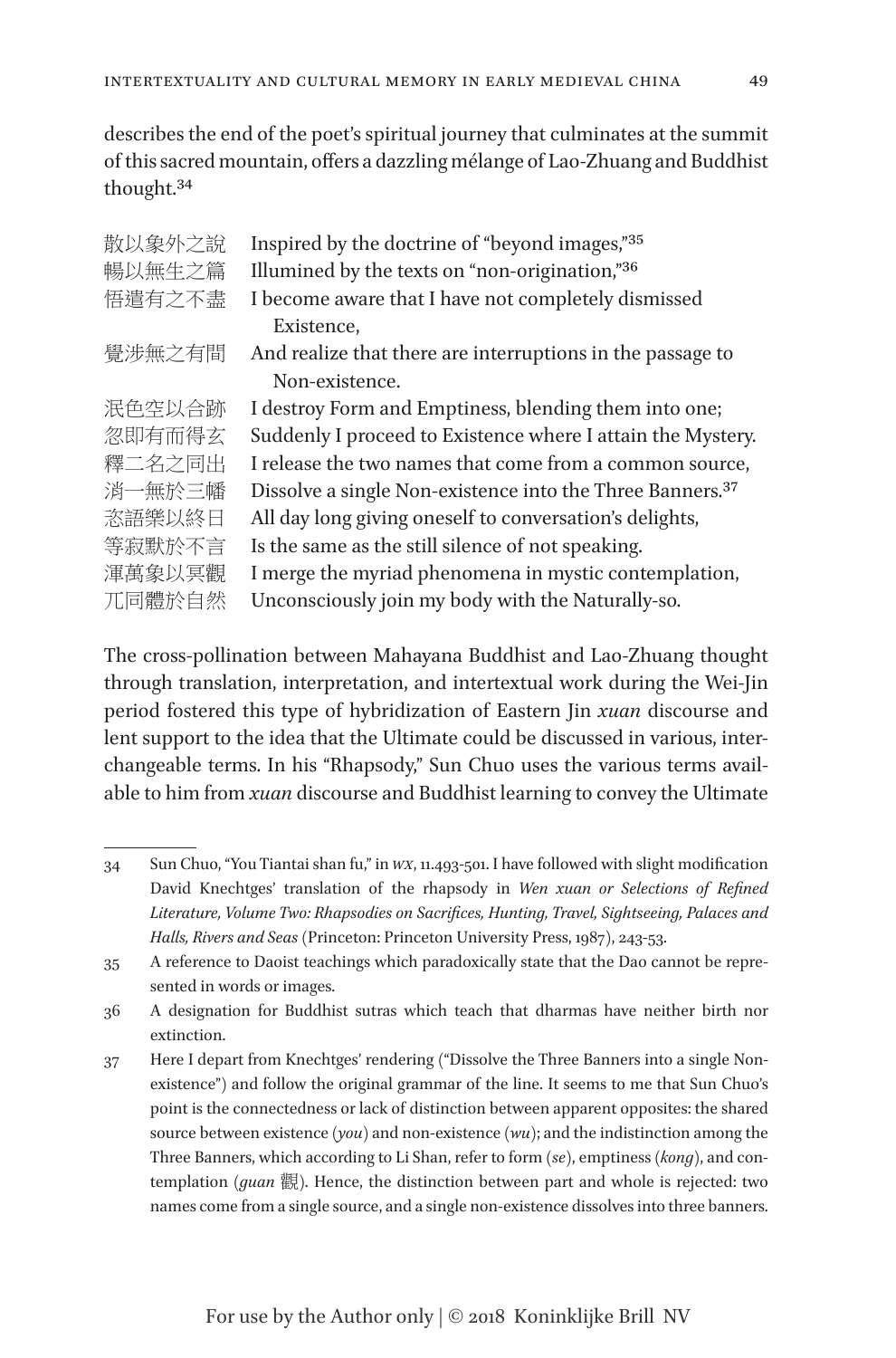Way or Truth, such as *wu* (non-existence), *xuan* (mystery), and the non-duality between *kong* (emptiness) and *se* (form).

The two examples above, among others in Sun Chuo's corpus, provide a window into the ways in which the poet used quotation and allusion to appropriate from a heterogeneous repertoire of cultural and literary meanings, contributing to the growing web of emergent textual relationships in this formative period for literary, cultural, and intellectual history. While writers from this period bore witness to a rapidly expanding repertoire of literary and cultural resources, the cultural workings at play in this period of growth were protean and not easy to contain. Sun Chuo is credited with (or castigated for, depending on the perspective) substantially incorporating Lao-Zhuang terms as well as introducing Buddhist language into poetry. At stake for writers like Sun Chuo was not merely the expansion of an existing container (i.e. received tradition) but also engaging and negotiating with new kinds of organisms (new sources or languages). Jiang Yan's imitation, which is almost entirely composed of quotations from one source—the *Zhuangzi*—gives little indication of the heterogeneity and complexity of Sun Chuo's poetics. It too neatly encapsulates Sun Chuo's intertextual relations with various texts and continually morphing materials into a singular focus on one such text. Jiang Yan, like his contemporary Tan Daoluan, may have deemed that Buddhist terms did not properly belong in classical poetry and chose to excise that element in his rewriting of Sun Chuo. And, as with both Tan and Zhong Rong who ignored Sun Chuo's extensive use of *Shijing* in their denunciation of his departure from tradition, Jiang excluded that source in his representation of Sun Chuo's style to showcase the one source which Jiang apparently decided best epitomized the poet's style.

#### **The Resilience of Convention: The Case of Xie Hun**

Composing an imitation piece involves as much definition as selection, representation as fabrication. Jiang Yan's imitation of Sun Chuo distorts the fuller picture of his predecessor's intertextual poetics but distinctly reflects the single aspect by which he would have future readers remember his predecessor. Whereas an aim to contain and fit Sun Chuo into a particular place in literary history may well have steered Jiang Yan's trimmed version of that poet, it would seem that poetic conventions and habits governed Jiang Yan's rewriting of another nearly lost poet, Xie Hun.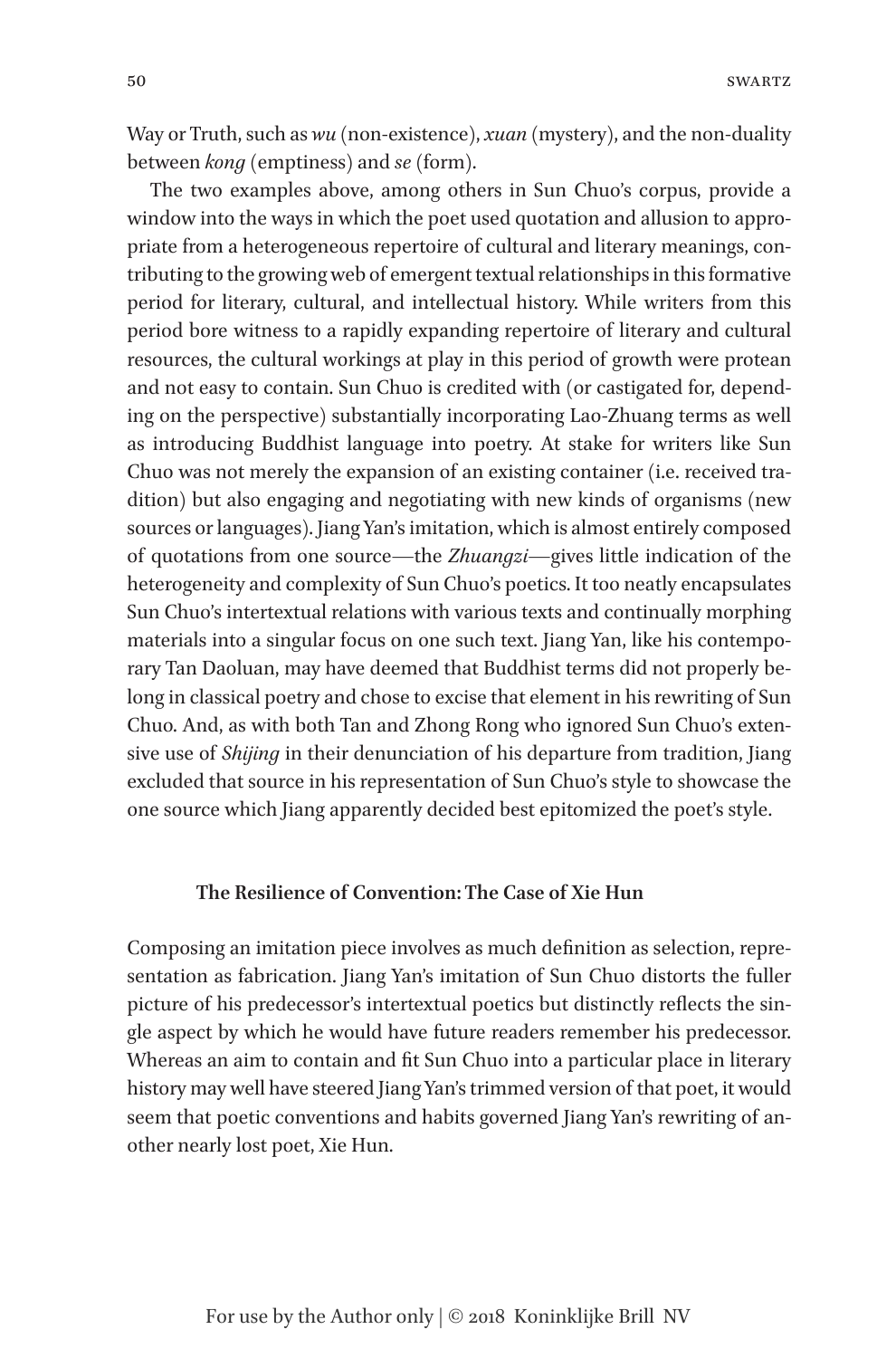謝僕射混遊覽 "Supervisor Xie Hun: Excursion and Sightseeing"

| 信矣勞物化    | Truly I fret over the transformation of things:                       |
|----------|-----------------------------------------------------------------------|
| 憂襟未能整    | With this worry in my breast, I cannot set my collar straight.        |
| 薄言遵郊衢    | So I'll follow along the outskirts thoroughfare,                      |
| 4 揔轡出臺省  | Gather the reins and leave the Palace Pavilion.                       |
| 淒淒節序高    | Chill, chill—the season has progressed to its peak;                   |
| 寥寥心悟永    | Vast, vast-my heart understands the eternal.                          |
| 時菊耀巖阿    | Season's chrysanthemums cast their glow on grottoed hills,            |
| 8 雲霞冠秋嶺  | While rosy clouds cap autumnal summits.                               |
| 眷然惜良辰    | Fondly I cherish this fine day,                                       |
| 徘徊踐落景    | Treading back and forth upon the falling sunrays,                     |
| 卷舒雖萬緒    | Furling and unfurling-the threads are myriad;                         |
| 12 動復歸有靜 | Action always returns to stillness.                                   |
| 曾是迫桑榆    | So as I press toward the mulberry and elm,                            |
| 歲暮從所秉    | In the twilight of my years, I shall follow what my heart holds true. |
| 舟壑不可攀    | Since a boat in the ravine cannot be held in place, 38                |
| 16 忘懷寄匠郢 | I shall forget my cares, entrusting them to the carpenter and         |
|          | man from Ying. <sup>39</sup>                                          |

This poem begins with a reference to a major theme in the *Zhuangzi*—the transformation of things—in which it is cast as the determinative force of all life. "The human body has ten thousand transformations that never come to an end," while death merely constitutes one such transformation, according to Zhuangzian philosophy.40 Contemplation of transformation and, by extension,

- 38 An allusion to a story in *Zhuangzi* 6, "Da zong shi": when someone hides his boat in the ravine, he believes that it will be secure. However, in the middle of the night, a strongman comes to shoulder it and takes it away. In ignorance, he does not know how it happened. See *ZZJS*, 1:243. The strongman is likened to transformation (and, its ultimate iteration, death). Guo Xiang's commentary to this passage states: "The transformations of life and death cannot be escaped… Of the forces that have no force, there is none that is greater than transformation… Therefore, without stopping even momentarily, it suddenly already has brought on something new. For this reason, there is no moment in which the myriad things between heaven and earth are not changing."
- 39 A reference to a story in *Zhuangzi* 24, "Xu Wugui," about sympathetic understanding between friends. There once was a plasterer from Ying  $\exists \beta$ , who so trusted his friend Carpenter Shi  $\overline{A}$  that he would ask the carpenter to slice off specks of mud that got on his nose. The carpenter would wield and move his axe like the wind, while his friend stood without losing his calm countenance the whole time. See *ZZJS*, 3:843. For the Chinese text of Jiang Yan's poem, see *WX*, 31.1471-72. On Carpenter Shi, see also pp. 77-78 in this volume.

<sup>40</sup> See *Zhuangzi* 6 and *Zhuangzi* 15, in *ZZJS*, 1:244 and 2:539, respectively.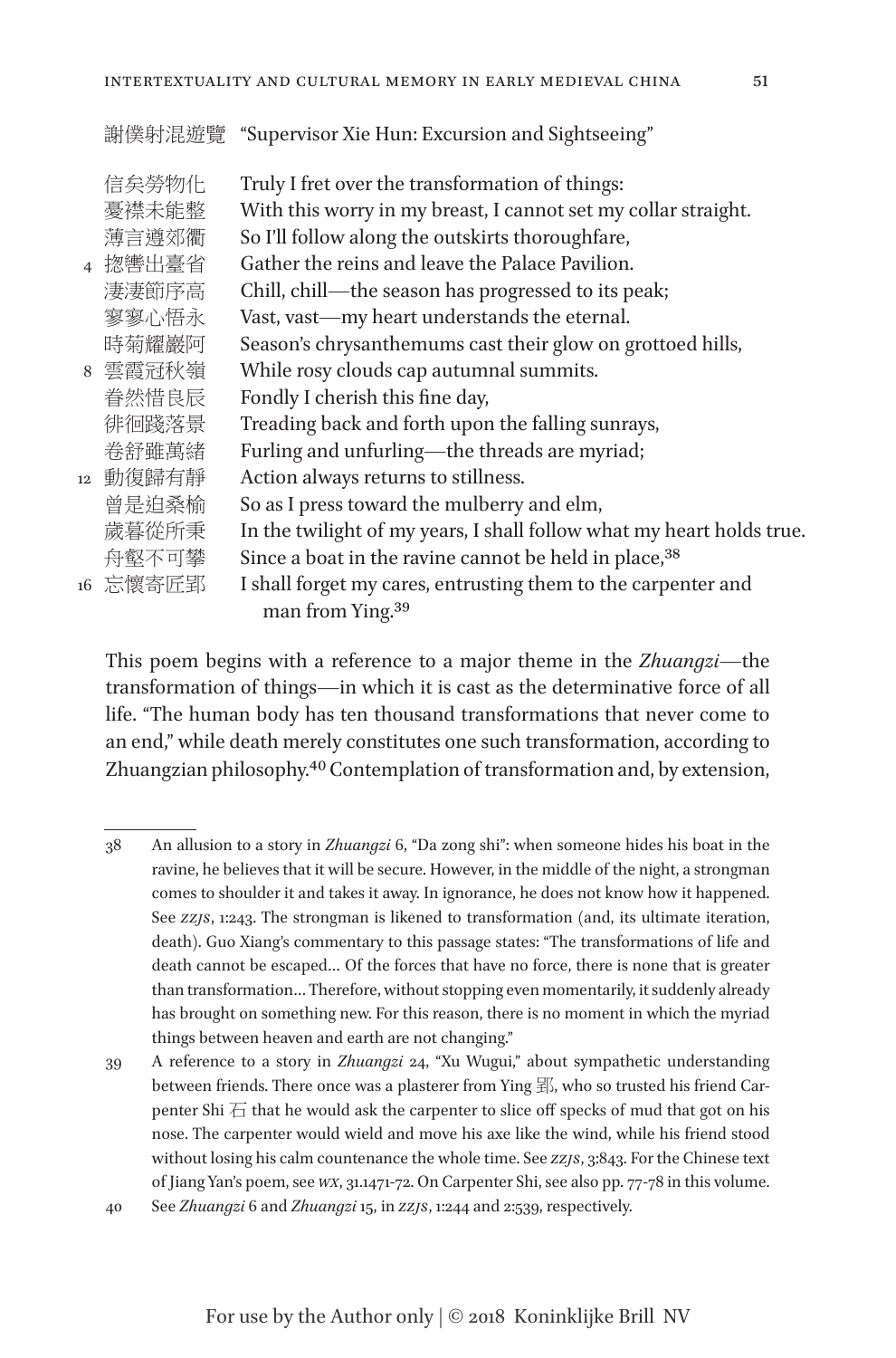its ultimate iteration, death, seems to lead the poetic subject to an outing in nature where further meditations arise. The poetic subject's investigation of this philosophical theme then leads to an appreciation of the workings of both continual change and a return to the beginning, articulated through two other textual references. The "furling" and "unfurling" of the myriad things allude to *Huainanzi* 2: "The ultimate way does not act. Now a dragon, now a snake: expanding and contracting, furling and unfurling, they change and transform along with the times."41 The statement "Action always returns to stillness" summarizes the lesson in *Laozi* 16: "As such, I observe their return. Things proliferate, yet each returns to its root. Returning to one's root is called stillness, which means returning to one's destiny." Wang Bi's commentary, which both Jiang Yan and Xie Hun would have known, further explains, "All that exists arises from emptiness (虛 *xu*), and action arises from stillness (靜 *jing*). Therefore, although the myriad things act together, in the end they return to empty stillness. This is the ultimate truth of things. Each returns to its beginning, and when it has returned to its root, it becomes still."<sup>42</sup> The natural course for all things is constant transformation, the ultimate manifestation of which is death. Just as each thing returns to its beginning, all action returns to stillness or, correlatively, all living beings return to death, as Zhuangzi suggests in "Qi wu lun" 齊物論 (Discussion on leveling things). These reflections on death expressed through choice allusions to the *Huainanzi* and *Laozi* adumbrate the philosophical acceptance of it in the final passage of the poem, which is, in turn, conveyed by two allusions to the *Zhuangzi*. The parable of the boat hidden in the ravine teaches about the precariousness of the boat (life) and how a strongman (death) comes unexpectedly to take it away.<sup>43</sup> Following this implicit acknowledgment of the inevitability of death, the poetic subject impassively declares that he shall "forget cares" and entrust his feelings to the likes of the plasterer from Ying who stood calmly while his friend Carpenter Shi sliced off specks of mud from his nose in the "Xu Wugui" 徐无鬼 chapter of the *Zhuangzi*.44 The mood of equanimity at the poem's end not only represents a complete reversal of the one of apprehension at the beginning, but also underscores the philosophical tenor sustaining the entire poem.

For a poem purportedly about sightseeing, there is very little description of sights. Instead of natural imagery, philosophical allusions and reflections dominate this poem. Even the rare instance of a scenic description of season's

<sup>41</sup> *Huainanzi jishi* 淮南子集釋, ed. He Ning 何寧 (Beijing: Zhonghua shuju, 1998), 1:113.

<sup>42</sup> *WBJJS*, 1:36.

<sup>43</sup> See *Zhuangzi* 6, in *ZZJS*, 1:243.

<sup>44</sup> See *Zhuangzi* 24, in *ZZJS*, 3:843.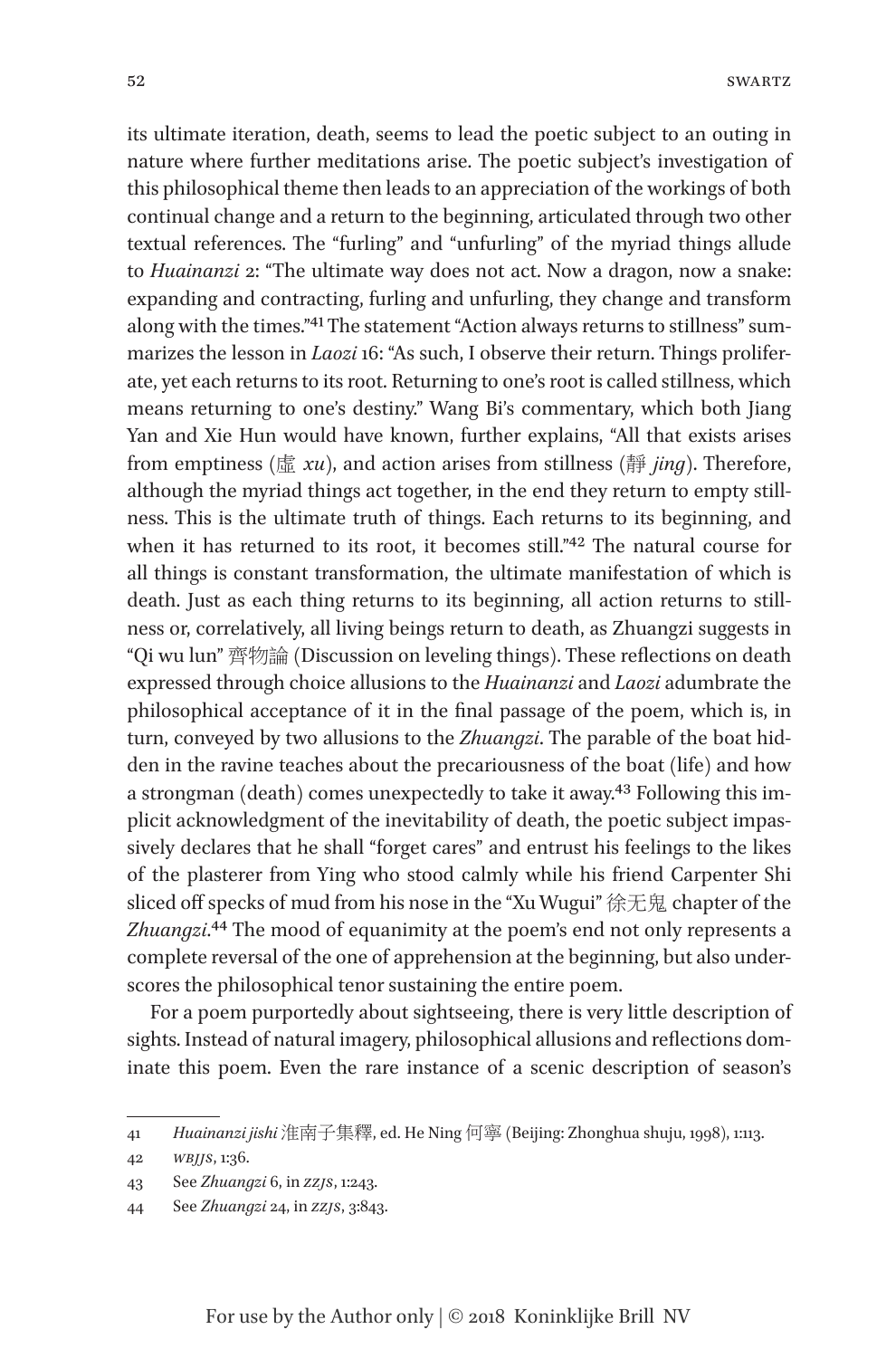chrysanthemums and autumnal peaks serves to set into relief the philosophical theme of transformation. This imitation poem, composed significantly by allusions to the *Zhuangzi* and *Laozi*, no more squares with the descriptions of Xie Hun's poetry by Six Dynasties historians and critics than it does with its title. In his denunciation of Sun Chuo and Xu Xun's use of Daoist and Buddhist language in their poetry, Tan Daoluan hailed Xie Hun as the turning point in what seemed to him a disastrous trend instigated by Sun and Xu.

Henceforth Guo Pu's pentasyllabic verse was the first to combine Daoist phrases and set them into rhyme. Xu Xun and Sun Chuo of Taiyuan each emulated them and moreover added the [Buddhist] language of the three worlds [past, present and future], and the normative style of the Odes and Elegies came to an end. Xun and Chuo together were literary patriarchs of their era; from then on, writers all imitated them. During the Yixi reign (405-419), Xie Hun was the first to change [the prevailing style].45

故郭璞五言始會合道家之言而韻之。詢及太原孫綽轉相祖尚,又加以 三世之辭,而《詩》、《騷》之體盡矣。詢、綽並為一時文宗,自此 作者悉體之。至義熙中,謝混始改。

Shen Yue 沈約 (441-513) similarly credited Xie Hun with "completely reforming" the sweeping trend of the time.46 Zhong Rong chimed in as well to cast Xie Hun as one of the saviors of the classical poetic tradition who managed to alter its declining course set into motion by Sun and Xu's "bland" (*dan* 淡) and "flat" (*ping*  $\overline{\Psi}$ ) philosophical verse. In the *Shipin*, Zhong Rong praised Xie Hun for "gloriously continuing the work" of a few Western Jin predecessors who first sought to change the rampant practice by introducing a new style.<sup>47</sup> This assessment by Six Dynasties historians and critics of Xie Hun as a revitalizing new voice diametrically opposes Jiang Yan's imitation piece, which continues the dominant mode of using Lao-Zhuang language and themes.

Even more curiously, Jiang's imitation bears only superficial resemblance to the sightseeing poem that apparently served as a model. Xie Hun's "Touring West Pond" 遊西池詩, later included in the *Wen xuan*, is one of the few remaining pieces from his corpus. Its survival challenges Jiang Yan's representation of the poet and grants Xie Hun participation in how history remembers him.

<sup>45</sup> Cited in *SSXY*, 4/85.

<sup>46</sup> See *Song shu* 宋書 (Beijing: Zhonghua shuju, 1974), 67.1778.

<sup>47</sup> *Shipin jizhu*, 24-28.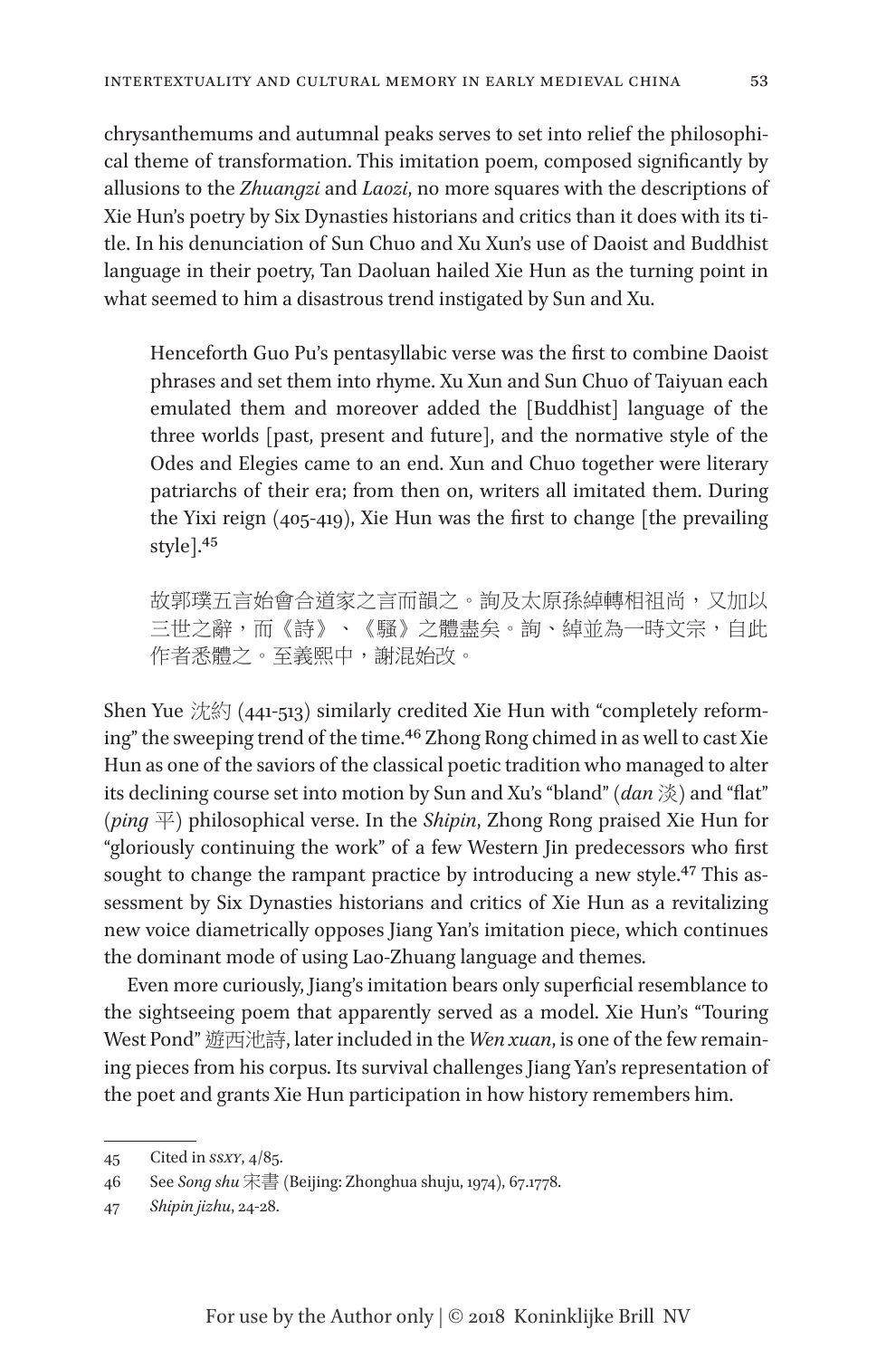| 悟彼蟋蟀唱    | I understand the singing of those crickets:48                 |
|----------|---------------------------------------------------------------|
| 信此勞者歌    | Truly this is the song of ones who have toiled. <sup>49</sup> |
| 有來豈不疾    | Time comes and goes-is it not in a rush?                      |
| 4 良遊常蹉跎  | Fine outings have too often been missed.                      |
| 逍遙越城肆    | Carefree we could be striding through the city marketplace,   |
| 願言屢經過    | How I wish we might frequent there.                           |
| 迴阡被陵闕    | A curving path extends past mounds and towers,                |
| 8 高臺眺飛霞  | From the tall terrace, we could see rosy clouds in flight.    |
| 惠風蕩繁囿    | A gentle breeze sweeps over the blooming park,                |
| 白雲屯曾阿    | While white clouds gather on layered peaks.                   |
| 景昃鳴禽集    | As the sun descends, singing birds flock to their perch;      |
| 12 水木湛清華 | Trees stand clear and glorious in the water, pellucid.        |
| 褰裳順蘭沚    | I lift my robe to follow along the thoroughwort islet,        |
| 徙倚引芳柯    | And linger, drawing close the fragrant boughs.                |
| 美人愆歲月    | The time has passed for the fair one;                         |
| 16 遲暮獨如何 | In the year's twilight, what shall I do?                      |
| 無為牽所思    | Do not let these thoughts fetter you,                         |
| 南榮戒其多    | Nanrong was warned against their excess. <sup>50</sup>        |

Like the imitation poem, this one begins with a reference to the swift passage of time, continues to an account of an excursion, and concludes with an allusion to the *Zhuangzi* about transcending cares. The similarities end there. The main theme of this poem, given the premise of a year drawing to its end as signaled by the "singing of the crickets" borrowed from *Shijing* 114, is not fretting over imminent death, but rather missing opportunities to enjoy excursions with friends. With only one allusion to the *Zhuangzi*, the poem represents a marked departure from *xuanyan* poetry, which borrowed significantly from the Lao-Zhuang corpus. Instead, the focal point of this poem is an extended description of scenes in nature that the poet would have liked to experience together with a friend. Nature's activity manifests in the rosy clouds in flight, a gentle breeze sweeping over a blooming park, as well as the setting sun and

<sup>48</sup> This alludes to the opening lines of *Shijing* 114, "Crickets" 蟋蟀: "Crickets in the hall, the year is near its end. If I do not make merry today, months and years will pass me by."

<sup>49</sup> This alludes to *Shijing* 165, "Hewing the Trees" 伐木, a poem about the natural need for companionship. Those who hew trees sound to one another, just as birds cry out in search of mates.

<sup>50</sup> *WX*, 22.1034-35. In *Zhuangzi* 23, "Gengsang Chu," the title character advises Nanrong Chu to "keep the body whole, cling to life, and not busy oneself with thoughts and deliberations." *ZZJS*, 3:777.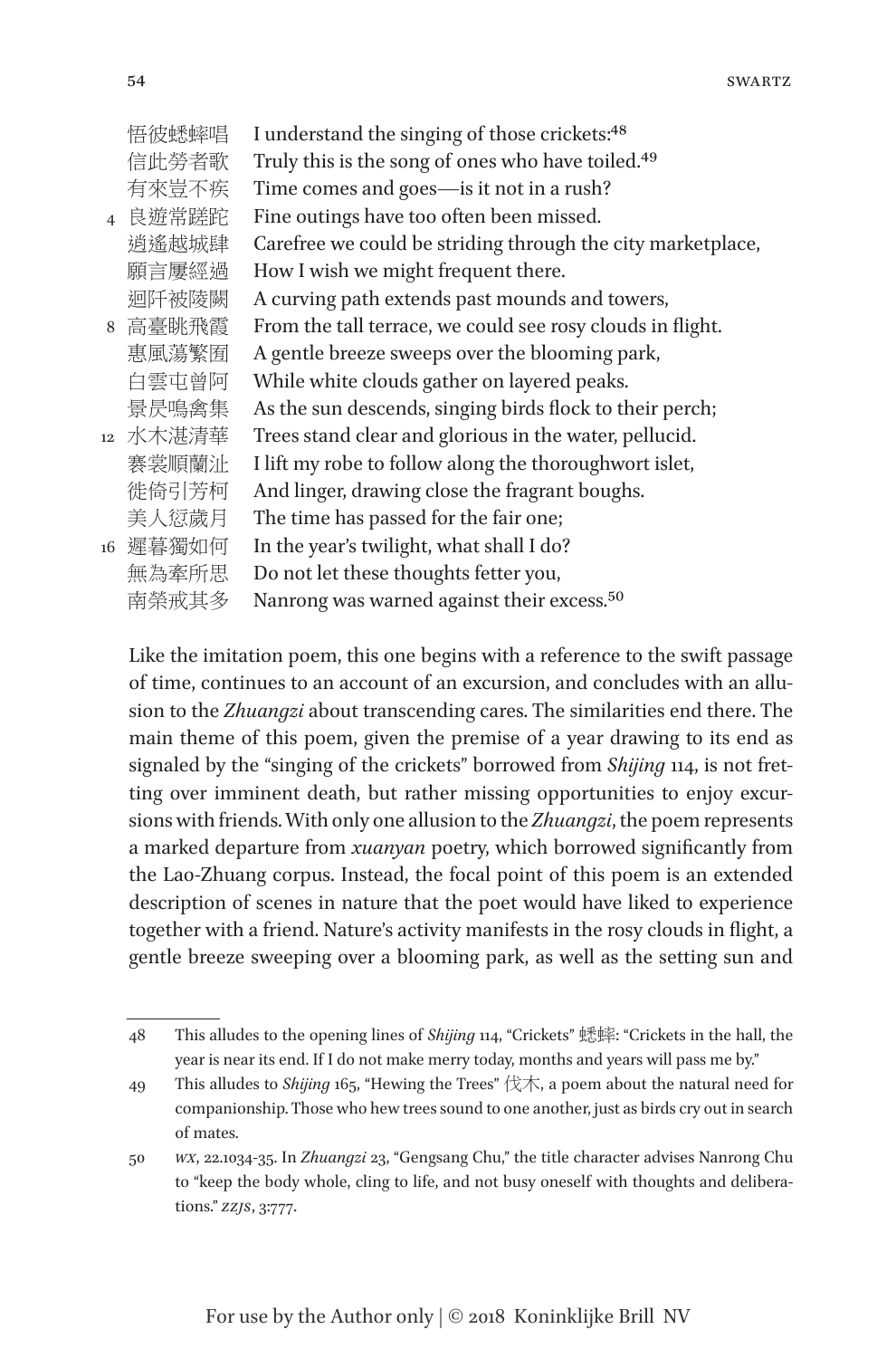homing birds. Nature's stillness can be observed in the luminously clear image of trees in the placid water. Such imagistic descriptions of nature's workings are transfigured into an abstract statement about activity and stillness in Jiang Yan's hands.

If Xie Hun was widely considered to have reformed the established mode represented by *xuanyan* poetry, a point his sole surviving excursion poem would support, why did Jiang Yan represent Xie Hun in such a way that renders the imitation work hardly distinguishable from *xuanyan* poems? The simplest answer would be that, for Jiang Yan, change is relative: Xie Hun borrowed less from Lao-Zhuang than did Sun Chuo or Xu Xun, an assessment quantifiably demonstrable by Jiang's imitation pieces, and he therefore may still be considered to have been a reformer of the prevailing trend. A more nuanced answer concerns the influence of convention and existing language upon all writing, including self-consciously reflective forms such as imitation and revision. Even if Jiang Yan meant to cast Xie Hun as the new voice his contemporaries heard and hailed, we must consider the likelihood that the poetic language (broadly defined as rhetorical tools, semantic associations and established patterns) to which *xuanyan* poets contributed for two centuries was as much in command of the writer as the writer was in command of the language he used. In rewriting the poetry of Xie Hun, however new that style may have been, Jiang Yan still worked within the sphere of established—albeit changing—poetic conventions.

#### **Semblance of a Lost Poet Preserved: The Case of Xu Xun**

Not a single poem has survived intact from the corpus of the other "literary patriarch of his time" named along with Sun Chuo in Tan Daoluan's account— Xu Xun. Fragments from three poems totaling eight lines reveal very little about this alleged master poet.<sup>51</sup> In addition to his reputed literary talent, Xu Xun was also famed for his resolute eschewal of office and lofty air of detachment, according to anecdotes in the *Shishuo xinyu*.52 The style and content of

<sup>51</sup> For these fragments, see *XS*, 2:894.

<sup>52</sup> When asked by the famous monk Zhi Dun 支遁 to compare himself to Xu Xun, Sun replied that "as far as exalted feelings and remoteness are concerned, your disciple has long since inwardly conceded Xu's superiority. But in the matter of a single humming or a single intoning of poetry, Xu will need to sit facing north [as a student before a teacher]." *SSXY*, 9/54; trans. Richard Mather, *Shih-shuo Hsin-yü: A New Account of the Tales of the World*, 2nd ed. (Ann Arbor: Center for Chinese Studies, The University of Michigan, 2002), 283.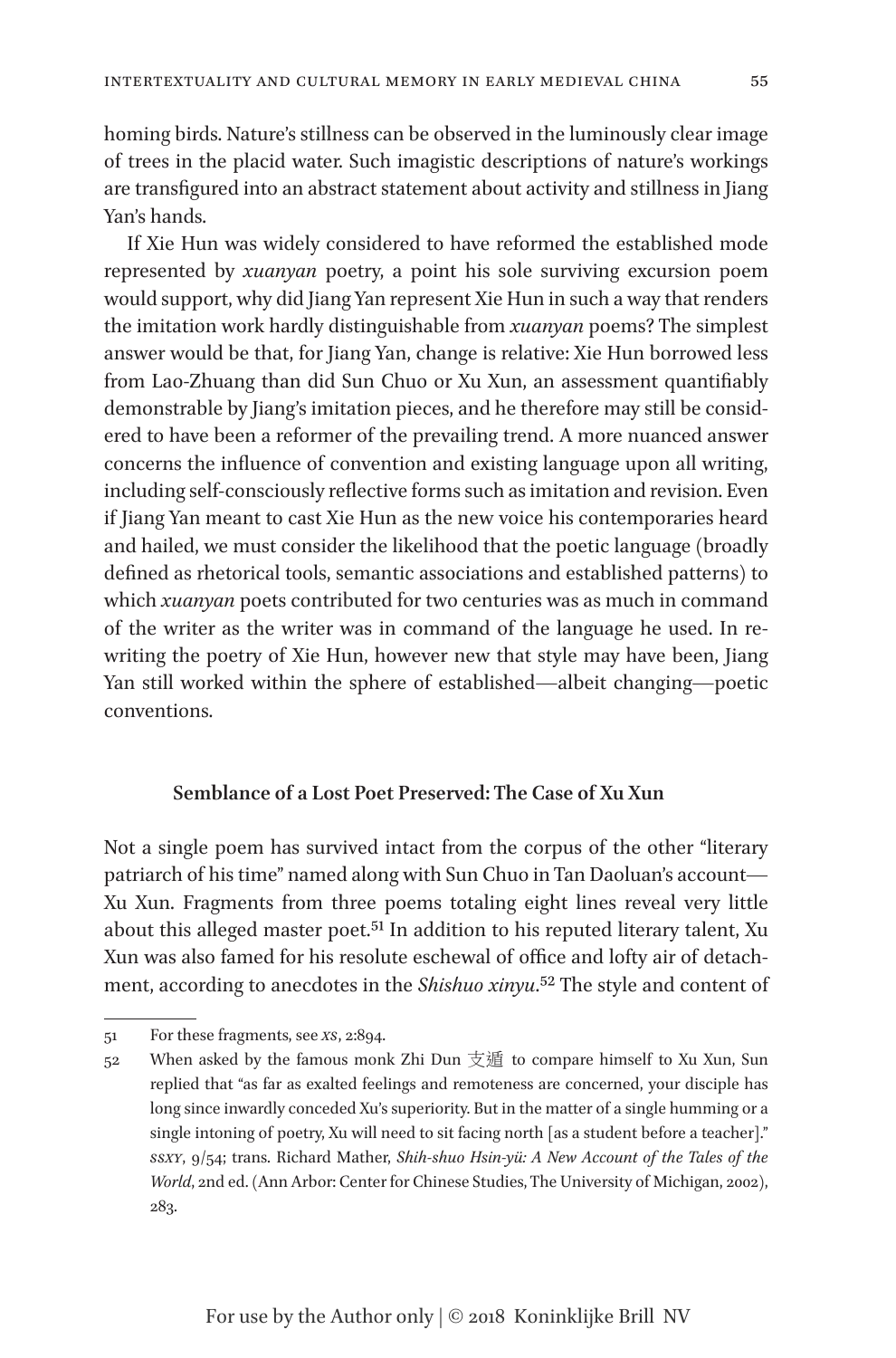his poetry must, then, mostly be surmised from secondary sources. A response poem from Sun Chuo to Xu Xun is an especially crucial source, for its eighth stanza purports to summarize his friend's original poem to him:

| 貽我新詩 | You presented me with a new poem,                               |
|------|-----------------------------------------------------------------|
| 韻靈旨清 | Spiritual in resonance, pure in meaning.                        |
| 粲如揮錦 | Brilliant as a fluttering brocade,                              |
| 琅若叩瓊 | Sonorous as carnelian when struck.                              |
| 既欣夢解 | You are glad since you have understood the dream, <sup>53</sup> |
| 獨愧未冥 | But still ashamed for not yet reaching the depths.              |
| 慍在有身 | Resentment lies in "having a body," <sup>54</sup>               |
| 樂在忘生 | Joy lies in "forgetting life." <sup>55</sup>                    |
| 余則異矣 | I am different from this:                                       |
| 無往不平 | There is no going that is not leveled for me.                   |
| 理苟皆是 | If Truth were like this in every case,                          |
| 何累於情 | Why should we become entangled by feelings? <sup>56</sup>       |
|      |                                                                 |

Sun Chuo affirms that he has appreciated both the sound and sense of his friend's communication, before proceeding to summarize a key point of Xu's address: Xu had expressed joy in having understood the meaning of "the dream"

<sup>53</sup> *Zhuangzi* 18, "Zhi le," tells a story about the dream of the skull; see my discussion in this section. I thank Liu Yuanju of Academia Sinica for her insight on this allusion.

<sup>54</sup> An allusion to *Laozi* 13: "What is meant by self-importance being 'a great calamity that can cost one his person?' The reason I suffer such a great calamity is that I am bound by my own person [*you shen* 有身, i.e. bodily existence]. When I am no longer bound by my own person, what calamity could befall me?" *WBJJS*, 1:29; trans. Richard John Lynn, *The Classic of the Way and Virtue* (New York: Columbia University Press, 1999), 71.

<sup>55</sup> This phrase conjures up two passages in the *Zhuangzi* about forgetting one's person (*wang qi shen* 忘其身): seeing life and death as equal in value ("the reason I find it good to live is the same as why I find it good to die"); accepting the state of things (*shi zhi qing* 事之情 or *wu zhi qing* 物之情) and the fact that man cannot intervene with it. See *Zhuangzi* 4, "Ren jian shi," and *Zhuangzi* 6, "Da zong shi," in *ZZJS*, 1:155, 241-44.

<sup>56</sup> This refers to the famous debate between He Yan and Wang Bi on whether sages possessed emotions. He Yan opined that the sages were free from feelings of pleasure, anger, sadness or joy, whereas Wang Bi argued that sages, like others, have common emotions. However, unlike others, the sages possess an uncommon, numinous intelligence that enables them to identify with nothingness. Thus, according to Wang Bi, their emotions are such that "they respond to things, but without becoming attached to things" 應物而 無累於物. See Wang Bi's biography by He Shao 何劭, as appended to Zhong Hui's biography in the *Sanguo zh i* 三國志 (Beijing: Zhonghua shuju, 1982), 28.795. For the Chinese text of Sun Chuo's poem, see *XS*, 2:900.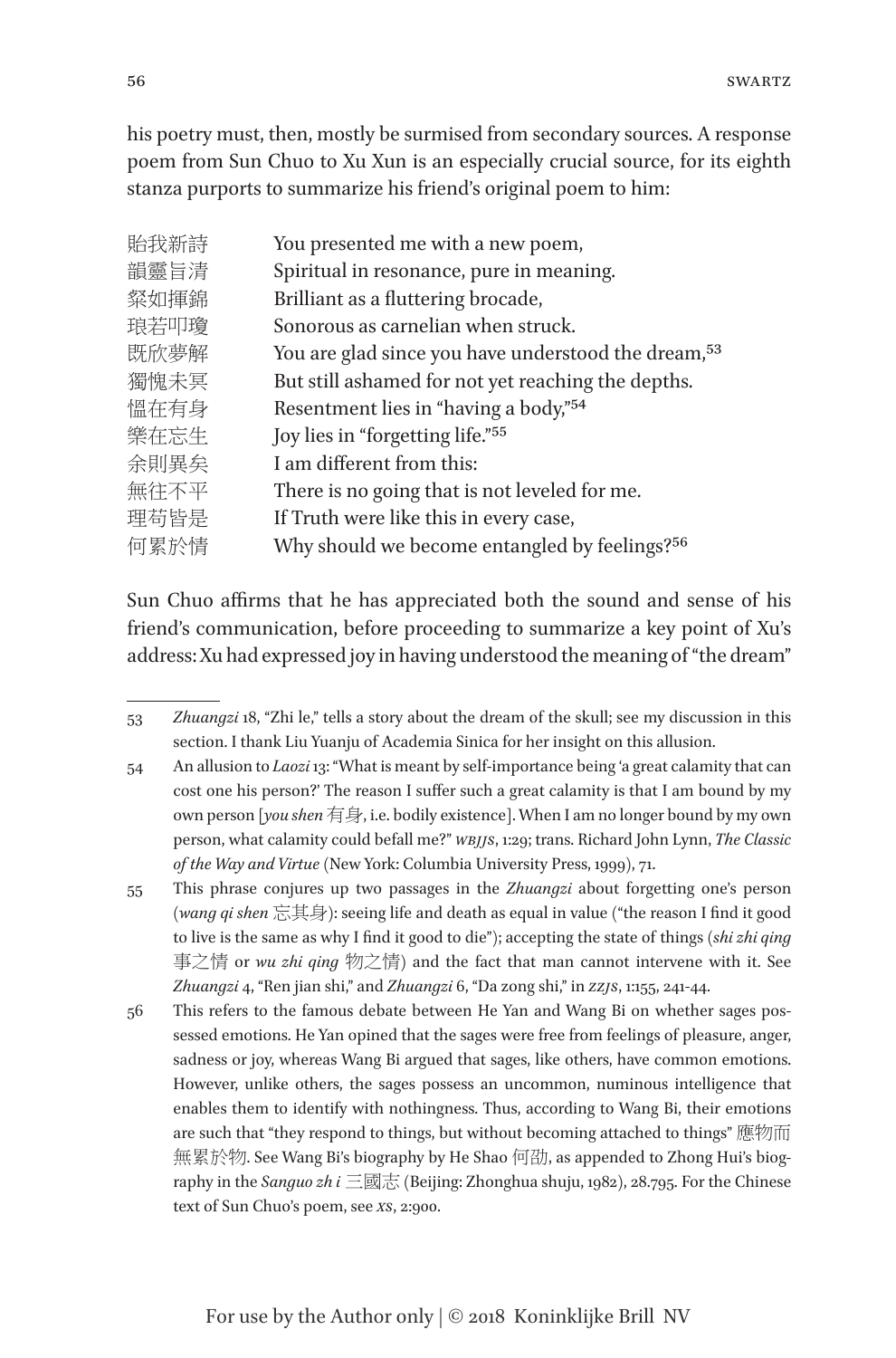but is ashamed for not having attained a more profound level of understanding, that is to say, complete enlightenment; he still views his bodily existence as a source of resentment and being able to forget life as cause for joy. The dream refers not to the famous Zhuangzi-butterfly episode about accessing reality and epistemology in Chapter 2, "Discussion on Leveling Things," but likely alludes to the dream of the skull in Chapter 18, "Ultimate Happiness" 至樂, whose theme of death's value vis-à-vis life seems more consonant with the rest of the stanza. In that story Zhuangzi went to Chu and found an old, dried up skull, which he asked, "Were you greedy for life and lost your reason" and thus came to this? That night the skull appeared in Zhuangzi's dream and revealed to him the perfect happiness to be found in death, cast as a realm of absolute freedom that transcends all constraints of time and duty. The skull concluded that he would not trade death for life, which is characterized as "troubles" (*lao* 勞).57 Although Xu may have grasped the signification of this dream, he still feels the demands placed on one's existence (e.g. honor, favor, station) and the burden of valuing life over death, according to Sun's summary of Xu's poem.

Although we cannot know whether Sun Chuo made a fair reading of Xu Xun's poem, at play here seems less an implicit critique of Xu's alleged spiritual deficiency than an unabashed exhibit of Sun's supposed superior understanding. He tells Xu that he is different from his friend ("I am different from this"), since he suffers neither the resentment nor joy of life or death ("There is no going that is not leveled for me"). Given the way things are in the world, Sun knows better than to become entangled by his emotions ("Why should we become entangled by feelings?"). Moreover, to distinguish himself from Xu Xun, Sun Chuo draws from Wang Bi's famous response to He Yan 何晏 (189?-249) about whether the sages had feelings: "the feelings of sages are such that the sages respond to things, but without becoming entangled by them." Sun has cast himself in the role of the sage and, by extension, his younger friend and rival, to whom others have often compared him, as the student. Why should engagement with worldly affairs matter so long as one is free of the emotional weight of it? The message of Sun Chuo, a known careerist, to his friend, a renowned recluse, is clear: true enlightenment for him hinges upon the mind, not matter.

If one were to judge by Sun Chuo's digest and revision of Xu Xun's poem alone, Xu's reputation for lofty transcendence would hardly seem justified. Although it is said that Sun Chuo himself once acknowledged his friendly rival's superiority in terms of "exalted feelings" and "remoteness," at least in this

<sup>57</sup> *ZZJS*, 2:617-19.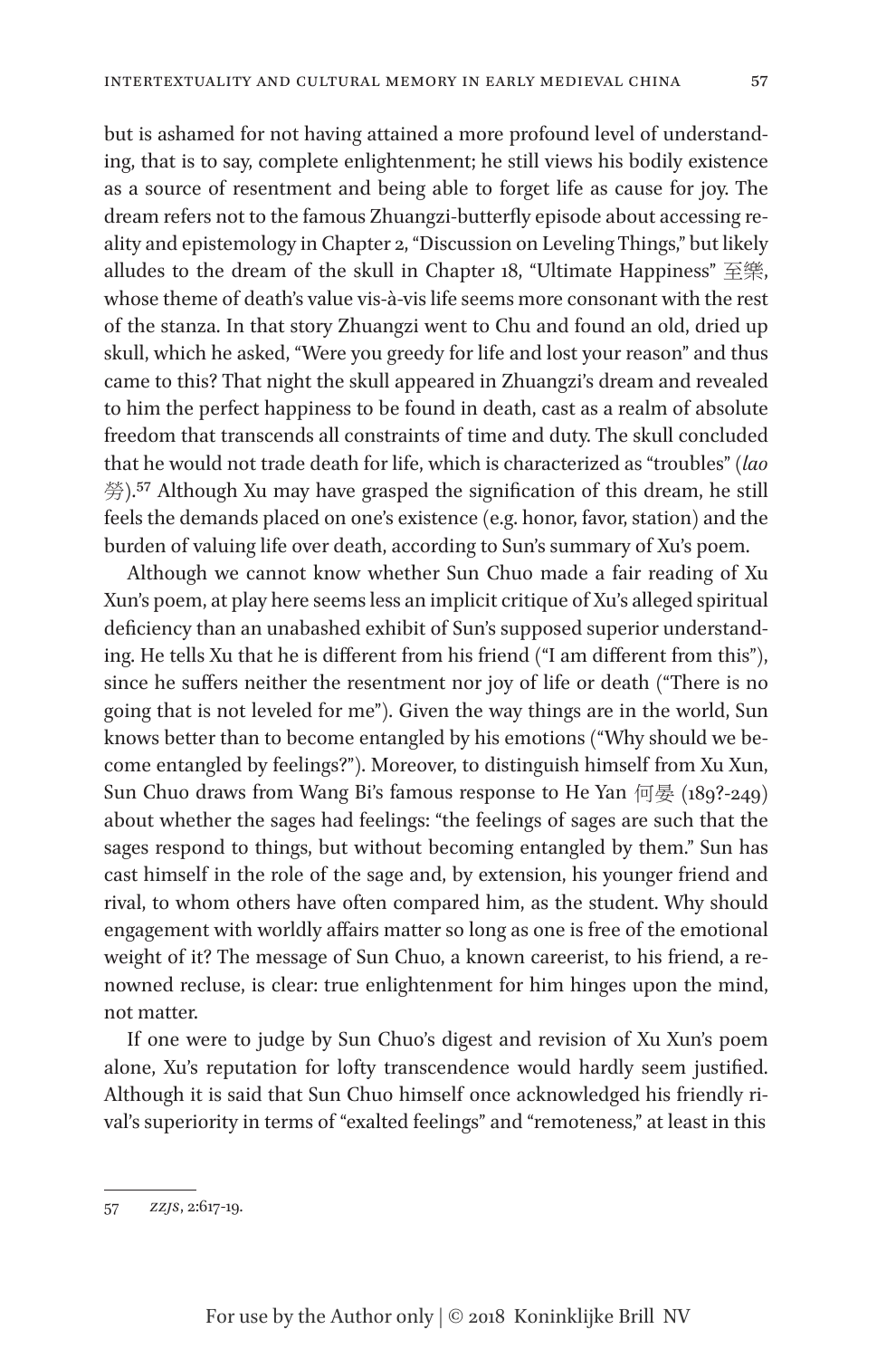poetic account Xu appears to be mired in the mundane.58 Jiang Yan's imitation of Xu Xun presents an alternative picture, one that is congruous with available historical and anecdotal accounts which portray an untrammeled and enlightened recluse.

許徵君詢自序 Summoned Gentleman Xu Xun: Self-Account

| 張子闇內機    | Master Zhang was oblivious to inner workings,                                    |
|----------|----------------------------------------------------------------------------------|
| 單生蔽外象    | Whereas Sir Shan was unaware of outer phenomena. <sup>59</sup>                   |
| 一時排冥筌    | If for a time you cast away the dimming fish trap, <sup>60</sup>                 |
| 4 冷然空中賞  | Then you'll have the pleasure of soaring lightly through the void. <sup>61</sup> |
| 遣此弱喪情    | Leave behind this feeling of losing your childhood home; <sup>62</sup>           |
| 資神任獨往    | Rely instead on your spirit, entrusting yourself to journey alone. <sup>63</sup> |
| 採藥白雲隈    | I pluck herbs by the bend of white clouds,                                       |
| 8 聊以肆所養  | And shall abandon myself to self-cultivation.                                    |
| 丹葩曜芳蕤    | Crimson flowers shine in their fragrant bloom;                                   |
| 綠竹陰閒敞    | Green bamboos shade a placid expanse.                                            |
| 苕苕寄意勝    | Far, far away, I lodge my feelings beyond,                                       |
| 12 不覺陵虛上 | Unaware I ascend into the void above.                                            |
| 曲櫺激鮮飇    | The window's curved lattices are stirred by fresh gales-                         |

<sup>58</sup> See note 52.

<sup>59</sup> Following the Wuchen 五臣 edition of the *Wen xuan*, which reads 象 for 像. The story of Zhang Yi and Shan Bao appears in *Zhuangzi* 19, "Da sheng": Zhang Yi worked tirelessly to advance his material situation by currying favor with the rich and powerful. When he was merely forty, he fell ill to an internal fever and died as a result. By contrast, Shan Bao shunned an activist, profit-seeking life and secluded himself among the cliffs, drinking only water. When he was seventy, he still looked as a child. He met his death by a hungry tiger, who devoured him. See *ZZJS*, 2:646.

<sup>60</sup> In a parable about language and meaning from Chapter 26, "Wai wu," Zhuangzi argues that "the reason the fish trap exists is for the fish; once you've gotten the fish, then you can forget the trap. The reason the rabbit snare exists is for the rabbit; once you've gotten the rabbit, then you can forget the snare. The reason why words exist is for their meaning; once you've gotten the meaning, then you can forget the words." *ZZJS*, 3:944.

<sup>61</sup> In "Qi wu lun," Liezi is described as "riding the wind and soaring lightly with skill."

<sup>62</sup> A reference to an argument in "Qi wu lun" that challenges the conventional hatred of death: "How do I know that in hating death that I am not like a man, who having lost his childhood home, has forgotten the way back?" *ZZJS*, 1:103.

<sup>63</sup> The phrase *du wang* (journeying alone) does not appear in the text of the *Zhuangzi*, but in Guo Xiang's commentary. For example, Guo associates "embracing the uncarved block and journeying alone" with following the Way. *ZZJS*, 2:322. The concept of *du* (solitariness, independence), however, is well developed in the *Zhuangzi*.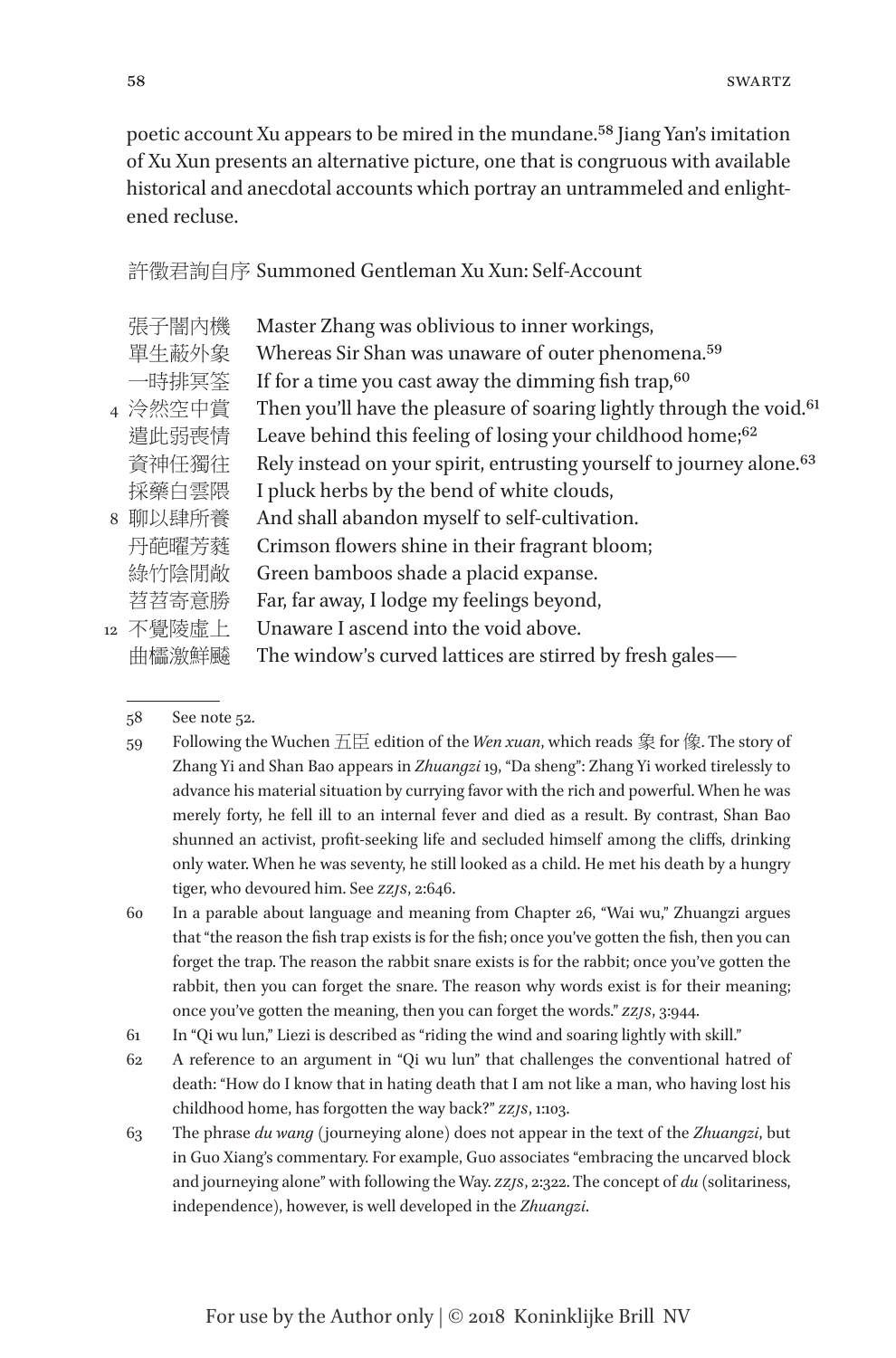石室有幽響 In the stone chamber are sounds of seclusion. 去矣從所欲 Away I have gone to follow my wish, 16 得失非外獎 Loss and gain are not to be determined by external forces. 至哉操斤客 How perfect, the sojourner wielding his axe!<sup>64</sup> 重明固已朗 His clear discernment was due to mutual understanding. 五難既灑落 Now that the "Five Obstacles" have been shed,65 20 超迹絕塵網 I transcend these tracks and cut through the dusty net.<sup>66</sup>

This poem presents a radically different figure than the insecure apprentice from Sun Chuo's representation. In Jiang Yan's imitation of Xu Xun, the adept masterfully delineates the path to transcendence. Neither Zhang Yi, a successful careerist who succumbed to an internal issue in the form of a deadly fever, nor Shan Bao, an exemplary recluse who perished with an external threat in the form of a hungry tiger, illustrates in the *Zhuangzi* story the perfect way since one only minded the outer, whereas the other only minded the inner. Instead, true transcendence requires casting away conceptual containers such as language, symbolized by the Zhuangzian parable of the fish trap, and forgetting conventional fears and biases such as the abhorence of death. In the *Zhuangzi*, death is compared to one's childhood home, and so dying is merely a returning that should be accepted as part of the natural process. The highest level of attainment also entails the cultivation of one's body through the ingestion of medicinal herbs. In following the Way, the adept sheds remaining obstacles, such as joy and anger or concern for reputation and profit, and ultimately achieves transcendence of the world.

The facts that Jiang Yan titled his imitation of Xu Xun as "Self-Narration" and that this account consists of lessons for transcendence amalgamated from the *Zhuangzi* and the writings of an earlier adept, Xi Kang 嵇康 (ca. 223-ca. 262), suggest that an account of *his transcendence* constituted a major aspect of Xu's poetry. Jiang Yan's imitation of Xu Xun is thus invaluable in giving the lost poet a voice, however mediated. It is a voice which fruitfully complicates, even challenges, the version by Sun Chuo.

<sup>64</sup> See note 39.

<sup>65</sup> According to Xi Kang's "Answer to [Xiang Xiu's] Refutation of My 'Essay on Nurturing Life'" 答難養生論, the "Five Obstacles" to nurturing life are: 1) that reputation and profit are not exterminated; 2) that joy and anger are not eliminated; 3) that sound and form are not cast away; 4) that taste and flavor are not renounced; and 5) that spiritual meditations are dispersed and scattered. See *Xi Kang ji jiaozhu* 嵇康集校注, ed. Dai Mingyang 戴明 揚 (Beijing: Renmin wenxue chubanshe, 1962), 4.191-92.

<sup>66</sup> *WX*, 31.1469-70.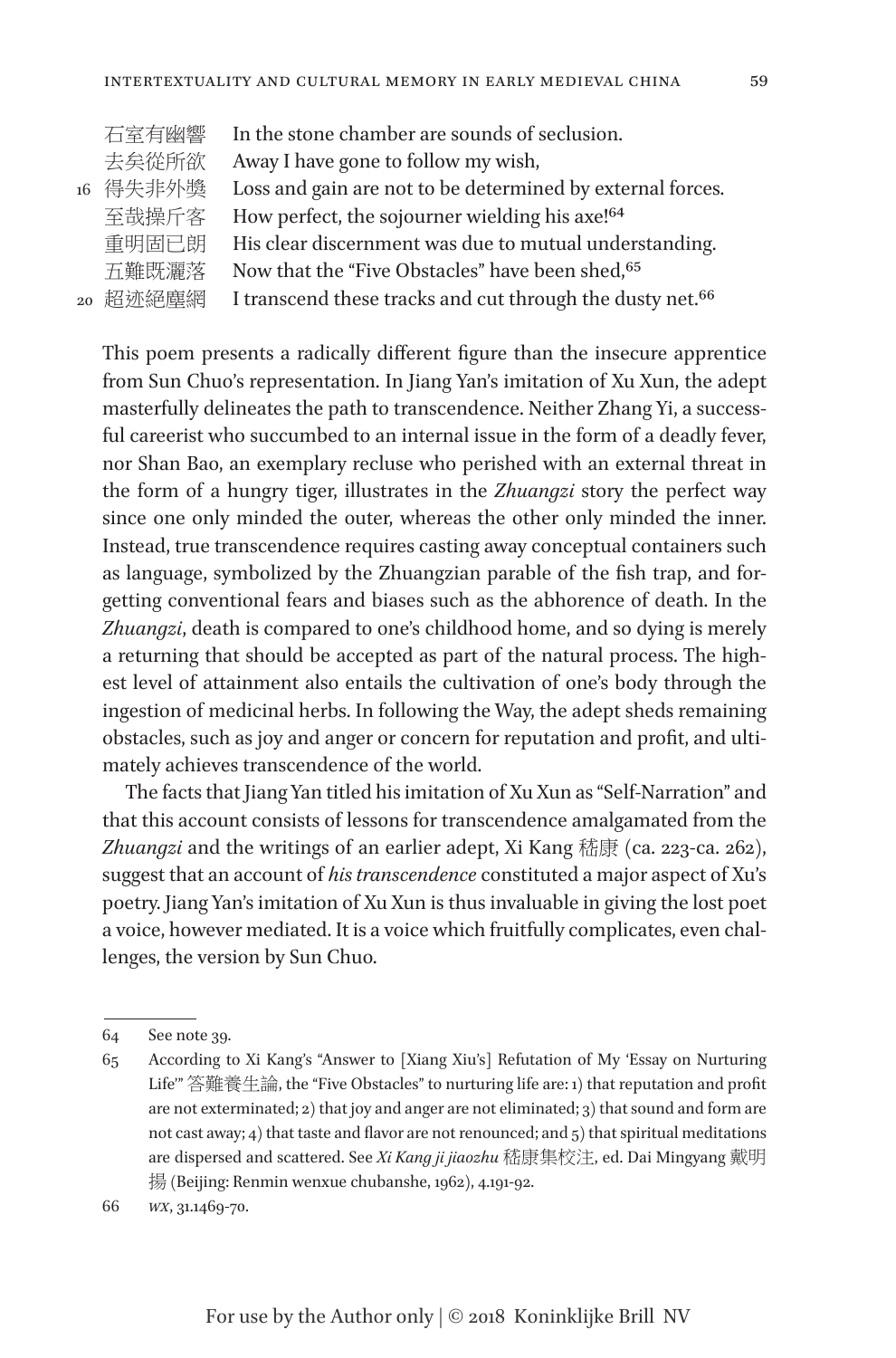#### **Conclusion**

Jiang Yan's imitations of nearly and completely lost writers poses thorny questions for cultural memory. These texts represent bodies of works that have mostly disappeared and their value lies precisely in offering a memory of what is no longer present. Unless Xu Xun's works are somehow recovered in the future, Jiang Yan's imitation of Xu Xun uniquely offers readers one intact picture and compact summary of the lost poet's works. The costs to a culture's memory, however, are equally considerable. His imitations of Sun Chuo and Xie Hun yield partial, even distorted, pictures when seen alongside those poets' extant corpus and considered in light of the assessments by other contemporary readers.

Representation and selection in the work of imitation writing are to a great extent memory construction—both willfully remembering and forgetting and willing others to forget as well. One might point out that in order for memory to function, one needs to forget. Indeed, the tragic consequence of remembering everything and forgetting nothing is memorably impressed upon the readers of Jorge Luis Borges' "Funes, the Memorious," a short story about a boy cursed with this strange ability after he was thrown from a horse and became crippled. Unsurprisingly, he dies in the end. "The truth is that we all live by leaving behind," explains the narrator.<sup>67</sup> Similarly, literary history can only be written by excluding some aspects. Yet that which the self-appointed guardian of a literature's past chooses to preserve or to discard, to add or modify, reveals as much about his view of the past as about the cultural forces at play as outlined below.

In a period that bore witness to massive gains in cultural wealth in the forms of new literary genres and a proliferation of examples, early medieval literary critics and historians sought to manage the multiplication and spread of literary texts by composing cohesive or systematic accounts using the tools of definition, selection, and/or ranking. Critical readers attempted to address the need to arbitrate not only what was good literature but what literariness even was. Jiang Yan's imitations project may lay claim to such an ambition: in drawing up a summa of pentasyllabic poetry, it establishes a canon of poets ordered by a specific theme identified with each, and judges what should be considered their "fine" and "excellent" aspects. The choices Jiang Yan made in the case of Sun Chuo—what to include and what to exclude in representing the poet's intertextual mode of writing—suggest an effort to simplify a heterogeneous

<sup>67</sup> Borges, "Funes, The Memorious," trans. Anthony Kerrigan, in *Ficciones* (New York: Grove Press, 1962), 113.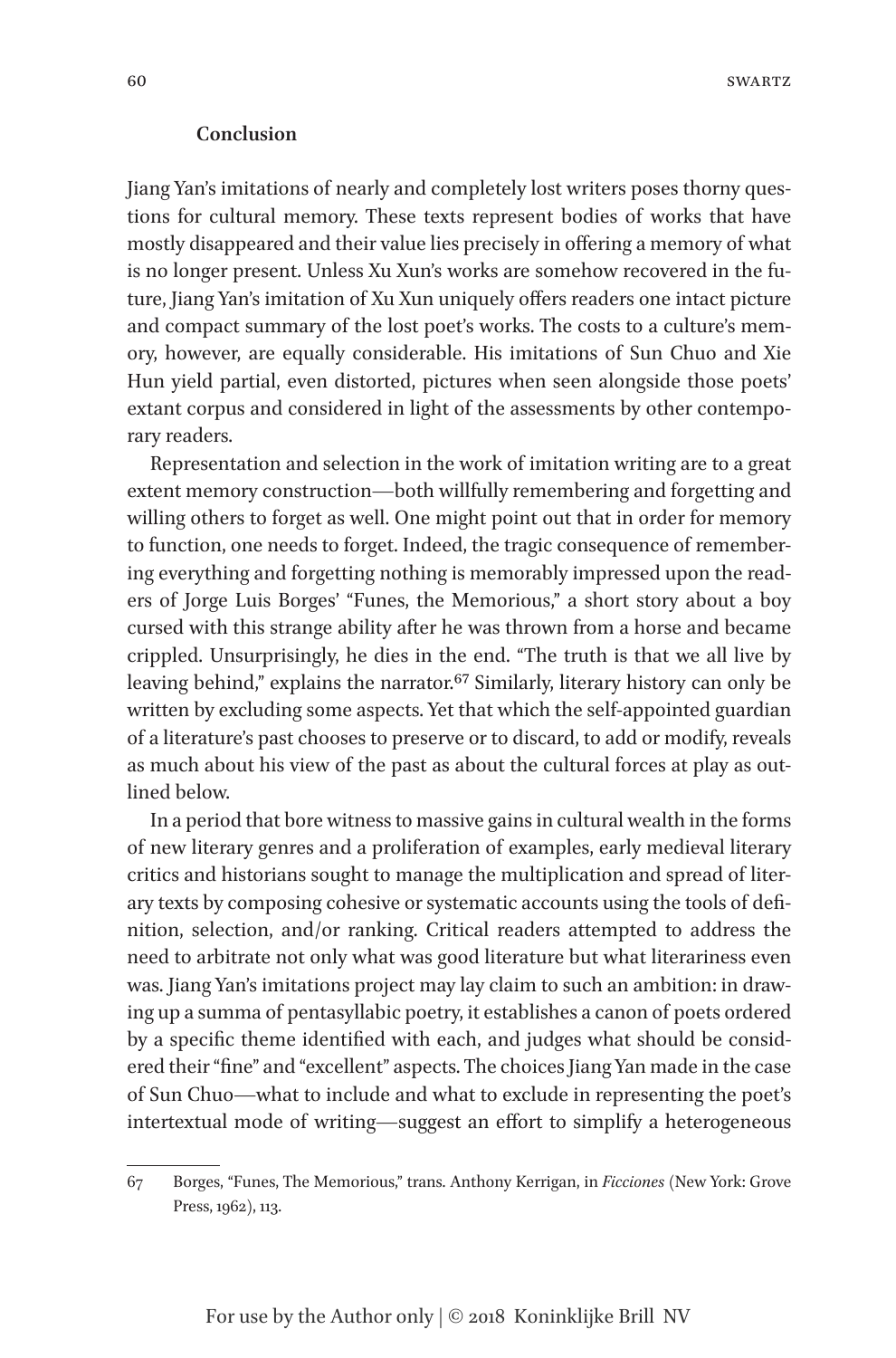and amalgamate poetry that blurred the very boundaries by which literary historians and critics at the time sought to demarcate it.

Cultural workings in the form of poetic language and conventions can be discerned in Jiang Yan's imitation of Xie Hun. This work "absorbed" and "survived for us" less the new style of the reformer than deep-rooted and pervasive poetic habits that held sway over writers for several centuries. As surely as his chosen model, conventional thematic associations (the passage of time transformation—death—transcendence), common repertoire of sources (e.g., the *Zhuangzi* and *Laozi*), and established modes of writing (allusive and intertextual) guided the imitator's hand.

#### **Bibliography**

- Assmann, Aleida. "Canon and Archive." In *A Companion to Cultural Memory Studies*, edited by Astrid Erll and Ansgar Nünning, 97-107. Berlin: De Gruyter, 2010.
- Berkowitz, Alan. *Patterns of Disengagement: The Practice and Portrayal of Reclusion in Early Medieval China*. Stanford: Stanford University Press, 2000.
- Borges, Jorge Luis. "Funes, The Memorious." Translated by Anthony Kerrigan. In *Ficciones*, edited by Anthony Kerrigan. New York: Grove Press, 1962.
- Cao Daoheng 曹道衡. *Zhonggu wenxueshi lunwen ji* 中古文學史論文集. Beijing: Zhonghua shuju, 2002.
- Culler, Jonathan. *The Pursuit of Signs: Semiotics, Literature, Deconstruction*. New York: Cornell University Press, 2001.
- Emerson, Ralph Waldo. "Quotation and Originality." In *Letters and Social Aims.* Boston: Houghton, Mifflin and Company, 1904.
- *Han shu* 漢書. Compiled by Ban Gu 班固. Beijing: Zhonghua shuju, 1962.
- *Huainanzi jishi* 淮南子集釋. Edited by He Ning 何寧. Beijing: Zhonghua shuju, 1998.
- Knechtges, David, trans. *Wen xuan or Selections of Refined Literature, Volume Two: Rhapsodies on Sacrifices, Hunting, Travel, Sightseeing, Palaces and Halls, Rivers and Seas.* Princeton: Princeton University Press, 1987.
- Kristeva, Julia. *Desire in Language: A Semiotic Approach to Literature and Art*. Translated by Thomas Gora, Alice Jardine, and Leon S. Roudiez. New York: Columbia University Press, 1980.
- Lachmann, Renate. *Memory and Literature: Intertextuality in Russian Literature.* Translated by Roy Sellars and Anthony Wall. Minneapolis: University of Minnesota Press, 1997.
- Li Ruiliang 李瑞良. *Zhongguo gudai tushu liutongshi* 中國古代圖書流通史. Shanghai: Shanghai renmin wenxue chubanshe, 2000.
- *Liezi jishi* 列子集釋. Edited by Yang Bojun 楊伯峻. Beijing: Zhonghua shuju, 1979.